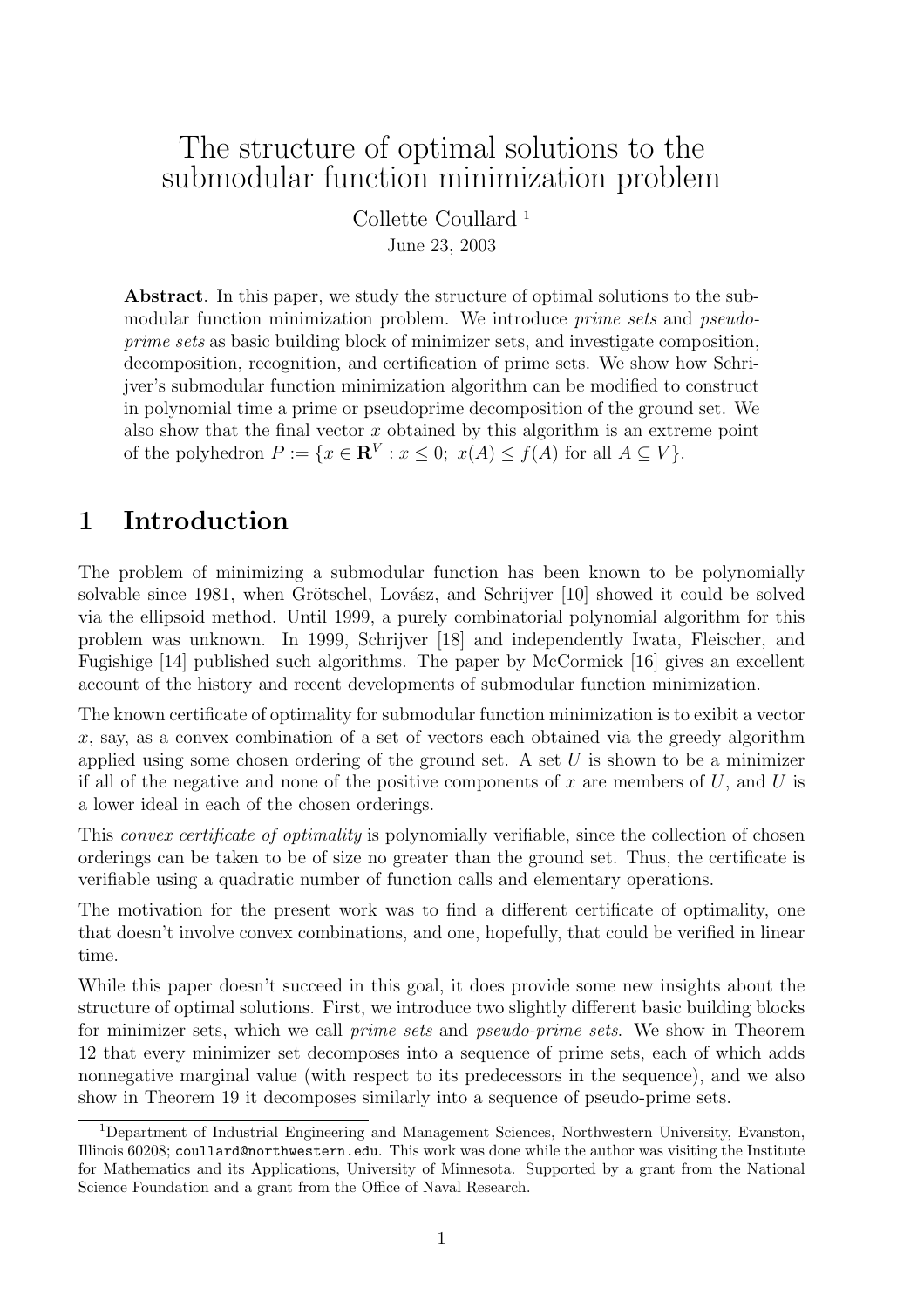Next we go on to investigate further prime sets and pseudo-prime sets, with the goal of finding a certificate for recognizing them. If we could find such a certificate, then this would give a certificate for minimizers.

The motivating idea can be illustrated on a 2-element example. Consider the function f on ground set including subset  $\{a, b\}$ , and having  $f(\{a\}) = 1$ ,  $f(\{b\}) = 1$ , and  $f(\{a, b\}) = -1$ . The set A is contained in every minimizer of  $f$ . A is an example of both a prime set and a pseudoprime set. This example can be extended to one in which element b is replaced by a subset B with the following properties:  $f(B) = 1$ ;  $f(B \cup \{a\}) = -1$ ; and  $f(C \cup \{a\}) >$  $f(\lbrace a \rbrace) = 1$ , for every proper subset  $C \subset B$ . Again, we can conclude that  $A = B \cup \lbrace a \rbrace$  is contained in every minimizer of f.

The previous paragraph illustrates a composition of ordered prime sets in both cases: In the first case,  $\{a\}$ , with positive marginal value (with respect to  $\emptyset$ ), and  $\{b\}$ , with negative marginal value (with respect to  $\{a\}$ ) compose into A, which itself has negative marginal value; in the second case,  $\{a\}$ , with positive marginal value and B, with negative marginal value (with respect to  ${a}$ ) compose into A, with negative marginal value.

We show in Theorem 16 that every prime set with negative marginal value decomposes into such a sequence of prime sets, where the first member has positive marginal value and the rest have non-positive marginal value. In the analog for pseudoprime sets, Theorem 20, we have that every pseudoprime set with negative marginal value decomposes into a sequence of exactly 2 pseudoprime sets, the first having non-positive marginal value, and the second having non-negative marginal value with respect to the first.

These 2 theorems give some hope that we could recognize prime sets or pseudoprime sets. The final step would be a composition theorem that gives a verifiable list of conditions under which a sequence of 2 prime (or pseudoprime) sets composes into a single prime (or pseudoprime) set.

To that end, we offer Theorems 17 and 21. Both these theorems have set A with  $f(A)$ 0 partitioned into a sequence  $\{A_1, A_2\}$ , of prime (pseudoprime) sets, each of which has nonnegative marginal value with respect to the empty set and non-positive marginal value with respect to the other. In each case we can conclude that  $A$  is contained in every minimizer of  $f$ , but we cannot conclude that  $A$  is prime (pseudoprime).

We do have a certificate to verify that a set  $A$  is pseudoprime. Unfortunately, this certificate, stated in Theorem 25, does involve forming  $|A|$  convex combinations, and can therefore take  $O(|A|^3)$  function calls and elementary operations.

The remainder of the paper deals with the algorithmic question of finding a pseudoprime decomposition. We show that Schrijver's algorithm for submodular function minimization can be extended to produce such a decomposition. We also show that when it finishes, the components of the decomposition are exactly the strongly connected components of the associated auxiliary digraph.

Finally, we show that the vector  $x$  produced by this algorithm provides an extreme point optimal solution to an associated linear programming problem.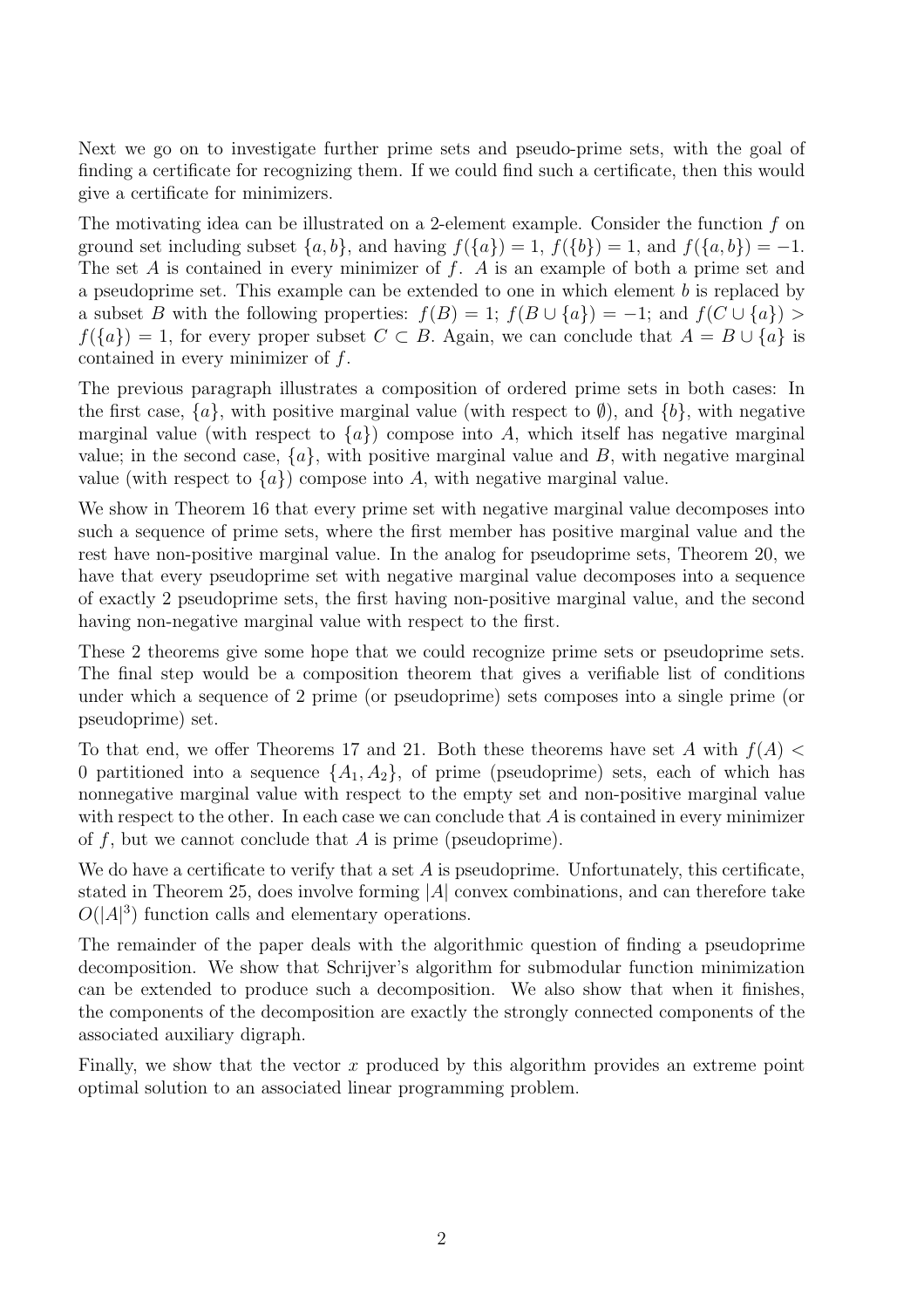## 2 Definitions

In this section we present necessary definitions.

Function  $f$  defined on subsets of finite set  $V$  is *submodular* if, for every pair of subsets  $A$  and B of V, the following inequality is satisfied:

$$
f(A) + f(B) \ge f(A \cup B) + f(A \cap B). \tag{1}
$$

Equivalently, for every pair of subsets A and B of V, with  $A \subseteq B$ , and every element  $v \in V$ , the following inequality is satisfied:

$$
f(A + v) - f(A) \ge f(B + v) - f(B),
$$
\n(2)

where, here and throughout this paper, the expressions  $A \cup \{v\}$  and  $A - \{v\}$  are abbreviated by  $A + v$  and  $A - v$ , respectively, for  $A \subseteq V$  and  $v \in V$ .

Given  $A \subseteq V$  and  $v \in V - A$ , the marginal value of v with respect to A, denoted  $m(v, A)$ , is  $f(A + v) - f(A)$ . Thus, condition (2) can be phrased as follows: The marginal value of any element is non-increasing on any sequence of sets that is ordered by inclusion. The marginal value of subset  $B \subseteq V$  with respect to A is  $m(B, A) := f(A \cup B) - f(B)$ . The marginal value of any subset is similarly non-increasing.

The submodular function minimization problem is to find  $S^* \subseteq V$  with  $f(S^*) \leq f(S)$ , for every  $S \subseteq V$ . Given sets  $S, A \subseteq V$ , we will say S is a minimizer for f on A if  $S \subseteq A$  and  $f(S) \leq f(B)$ , for every  $B \subseteq A$ . If no set A is specified, then it means S is a minimizer for f on  $V$ .

We assume throughout that f is normalized (by subtracting  $f(\emptyset)$  from each  $f(S)$ , if necessary), so that  $f(\emptyset) = 0$ . This normalization maintains submodularity and does not affect the optimal solution to the submodular function minimization problem.

Given a submodular function f on V, and given  $S \subseteq V$ , the submodular function obtained by *contracting* S, denoted  $f_{V/S}$ , is defined as follows:

$$
f_{V/S}(P) := f(P \cup S) - f(S), \text{ for each } P \subseteq V - S.
$$

Note that  $f_{V/S}(\emptyset) = 0$ . Let  $m_{V/S}$  denote the marginal value function associated with  $f_{V/S}$ . Assume  $\{A, B, C, D\}$  is a partition of V, and Then, directly from definitions, we have:

$$
m_{V/A}(C, B) = f_{V/A}(C \cup B) - f_{V/A}(B)
$$
  
=  $f(C \cup B \cup A) - f(A) - f(B \cup A) + f(A)$   
=  $m(C, B \cup A).$  (3)

Let  $\prec$  be a total order of V. For  $v \in V$ , the *closed lower ideal* defined by v, denoted  $[v]^\prec$ , is the set  $\{u \in V : u \le v\}$ , and the *open lower ideal* defined by v, denoted  $[v]^\prec$ , is the set  ${u \in V : u \prec v}.$ 

Suppose  $V$  is partitioned into a sequence of sets:

$$
S_1, S_2, \dots, S_k, T_1, T_2, \dots, T_r,
$$
\n(4)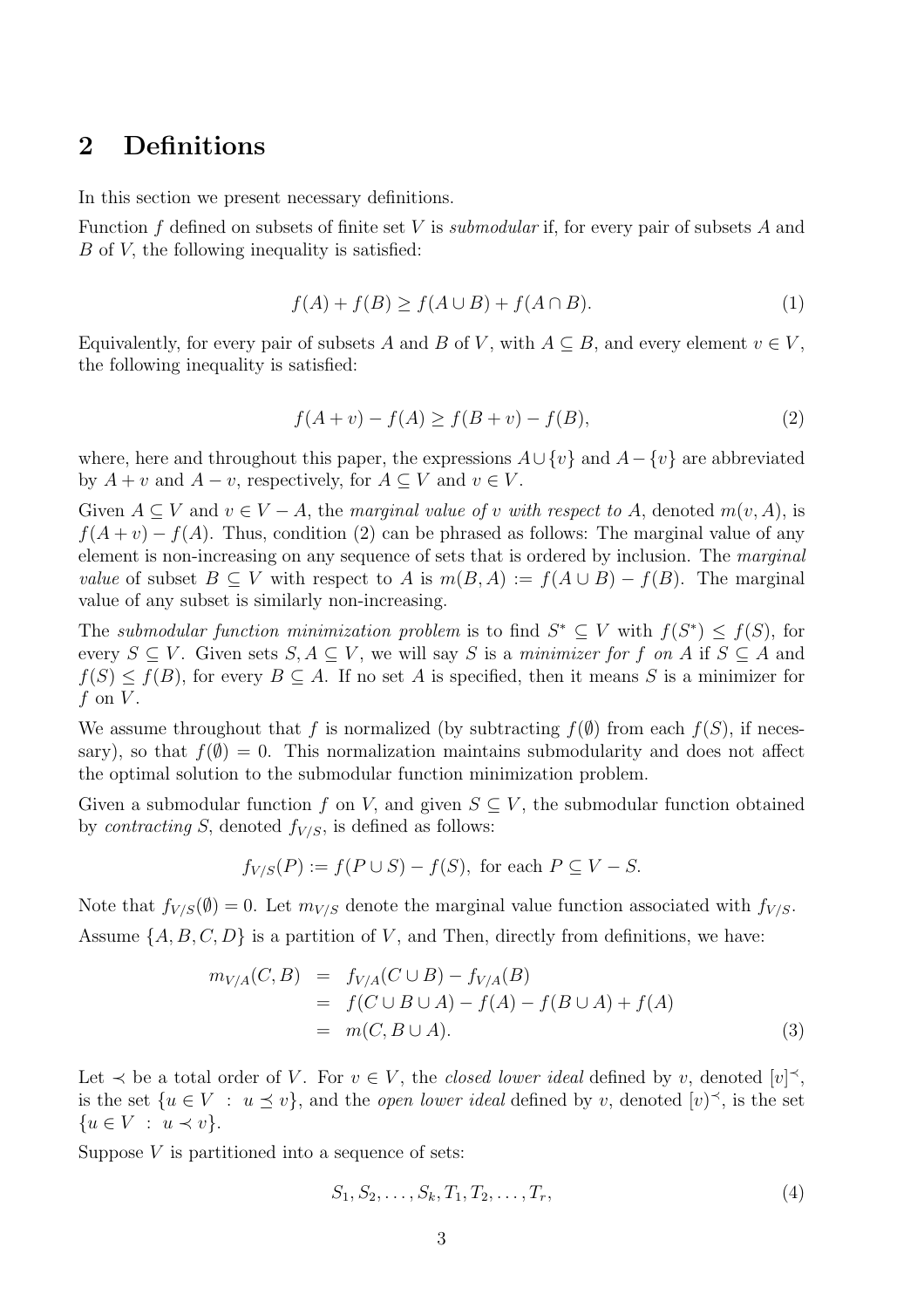and we have a total order  $\prec$  on V. Then  $\prec$  is *compatible* with the sequence (4) if for every  $u, v \in V$ , if  $u \in S_i$  and  $v \in S_{i+1} \cup \cdots \cup T_r$ , then  $u \prec v$ ; and if  $u \in T_i$  and  $v \in T_{i+1} \cup \cdots \cup T_r$ , then  $u \prec v$ . Define

$$
[T_i)^\prec := S_1 \cup \ldots \cup S_k \cup T_1 \cup \ldots \cup T_{i-1}.
$$

When no total order  $\prec$  is specified, we will omit the superscript and just write  $[S_i]$  or  $[T_i]$ .

# 2.1 Functions  $f$  and  $\bar{f}$

Assume function f on subsets of V is submodular and  $f(\emptyset) = 0$ . Define function f on subsets A of V as follows:

$$
\bar{f}(A) := f(V - A) - f(V).
$$

It is straightforward to see that  $\bar{f}$  is submodular and  $\bar{f}(\emptyset) = 0$ . Moreover,

$$
S^* \text{ is a minimizer of } f \text{ on } V \Leftrightarrow V - S^* \text{ is a minimizer of } \bar{f} \text{ on } V. \tag{5}
$$

Let  $\bar{m}$  denote the marginal value function defined by  $\bar{f}$ . That is, for each  $B \in V$  and  $A \subseteq V - B$ ,

$$
\bar{m}(B, A) := \bar{f}(A \cup B) - \bar{f}(A).
$$

The following relationships follow directly from the definitions:

Let  $\{B, C, D\}$  be a partition of V.

$$
m(C, B) = f(B + C) - f(B)
$$
  
=  $\bar{f}(D) + f(V) - \bar{f}(C + D) - f(V)$   
=  $-\bar{m}(C, D)$  (6)

Let  $\{A, B, C, D, E\}$  be a partition of V.

$$
m_{V/A}(C, B) = f(B \cup C \cup A) - f(A) - f(B \cup A) + f(A)
$$
  
=  $\bar{f}(D \cup E) + f(V) - \bar{f}(C \cup D \cup E) + f(V)$   
=  $\bar{f}(D \cup E) - \bar{f}(C \cup D \cup E)$   
=  $\bar{f}(D \cup E) - \bar{f}(E) - \bar{f}(C \cup D \cup E) + \bar{f}(E)$   
=  $-\bar{m}_{V/E}(C, D)$  (7)

### 2.2 Prime sets

Given a normalized submodular function f on finite set V, a subset  $\emptyset \neq A \subseteq V$  is called prime, with respect to f, if  $f(B) > 0$  and  $m(B, A - B) < 0$ , for every  $\emptyset \neq B \subset A$ .

**Lemma 1** Let  $\{C, A, D\}$  be a partition of V in which  $A \neq \emptyset$ . A is prime with respect to  $f_{V/C}$  if and only if A is prime with respect to  $\bar{f}_{V/D}$ .

PROOF Let  $\emptyset \neq B \subset A$ . By (7), we have that

$$
f_{V/C}(B) = m_{V/C}(B, \emptyset)
$$
  
=  $-\bar{m}_{V/D}(B, A - B),$  (8)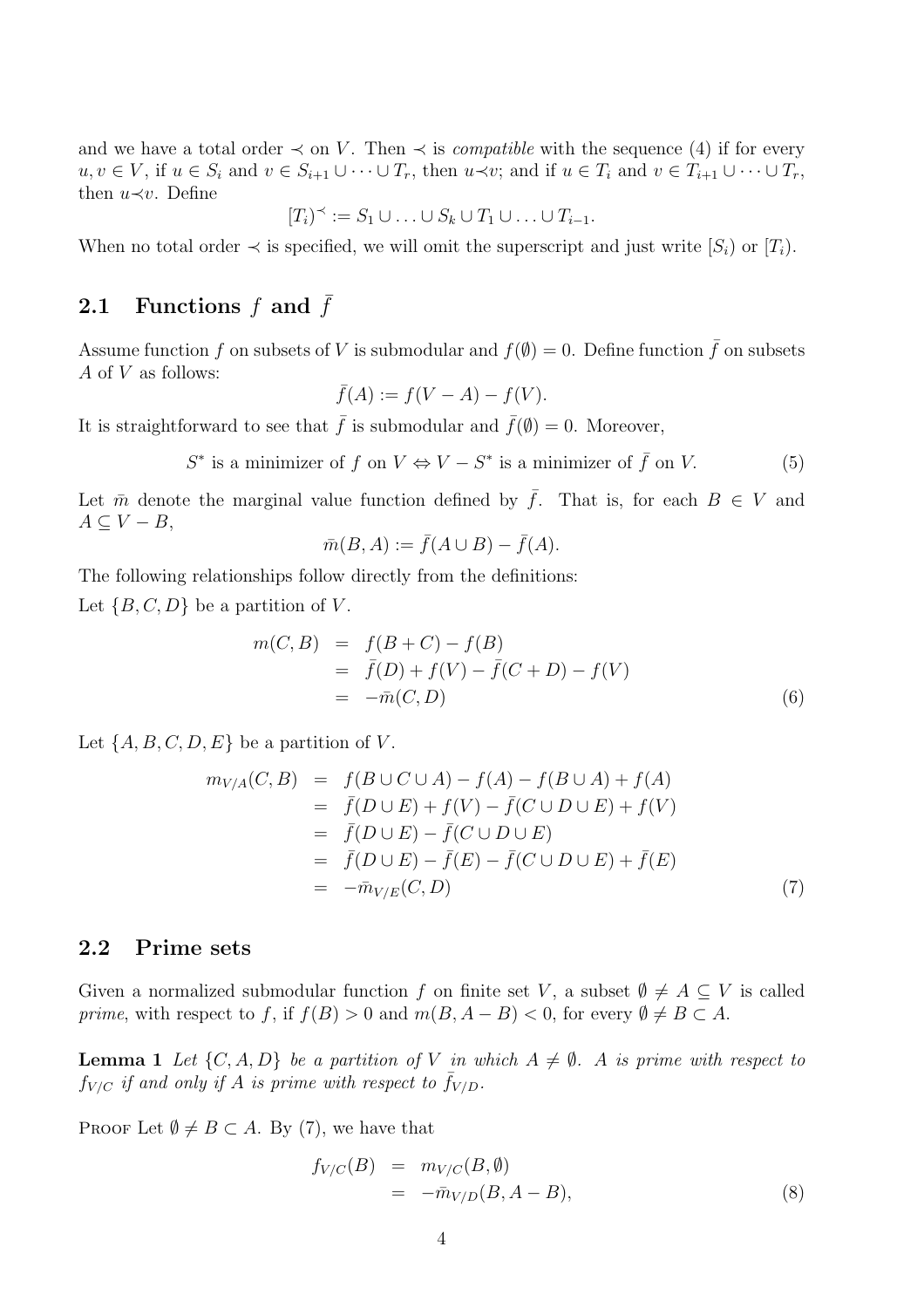and

$$
m_{V/C}(B, A - B) = -\bar{m}_{V/D}(B, \emptyset)
$$
  
=  $-\bar{f}_{V/D}(B).$  (9)

Therefore,

$$
f_{V/C}(B) > 0 \Longleftrightarrow \bar{m}_{V/D}(B, A - B) < 0,
$$

and

$$
m_{V/C}(B, A - B) < 0 \iff \bar{f}_{V/D}(B) > 0.
$$

Together, these give A is prime with respect to  $f_{V/C}$  if and only if A is prime with respect to  $f_{V/D}$ , as desired.  $\Box$ 

**Lemma 2** Let  $\{C, A, D\}$  be a partition of V in which  $A \neq \emptyset$ . If  $f_{V/C}(A) \leq 0$ , then A is prime with respect to  $f_{V/C}$  if and only if  $f_{V/C}(B) > 0$ , for every  $\emptyset \neq B \subset A$ . If  $f_{V/C}(A) \geq 0$ , then A is prime with respect to  $f_{V/C}$  if and only if  $m_{V/C}(B, A-B) < 0$ , for every  $\emptyset \neq B \subset A$ .

PROOF We prove the first statement. The second follows from the first, using Lemma 1 and the relationship between f and f. The "only if" direction follows immediately from the definition of prime. For the "if" direction, let  $\emptyset \neq B \subset A$ . Then:

$$
m_{V/C}(B, A - B) = f_{V/C}(A) - f_{V/C}(A - B)
$$
\n(10)

$$
< 0,\tag{11}
$$

where (10) follows from the definition of marginal value, and (11) follows since  $f_{V/C}(A) \leq 0$ and  $f_{V/C}(A - B) > 0$ .  $\Box$ 

**Lemma 3** Let  $\{C, A, D\}$  be a partition of V in which  $A \neq \emptyset$  is prime with respect to  $f_{V/C}$ , and  $f_{V/C}(A) \leq 0$ . If  $f(A) \leq 0$ , then A is prime with respect to f.

PROOF By Lemma 6, it suffices to show that  $f(B) > 0$ , for each  $\emptyset \neq B \subset A$ . Let  $\emptyset \neq B \subset A$ . Then

$$
f(B) = m(B, \emptyset) \tag{12}
$$

$$
\geq m(B, C) \tag{13}
$$

$$
> 0,\tag{14}
$$

where (12) follows by definition of marginal value and the fact that  $f(\emptyset) = 0$ ; (13) follows by submodularity; and (14) follows from the fact that A is prime with respect to  $f_{V/C}$ .  $\Box$ 

## 3 Self Minimizers

A subset  $S \subseteq V$  is a self minimizer of f if  $f(S) \leq f(A)$ , for every  $A \subset S$ . Clearly, Ø is a self minimizer, and any minimizer of  $f$  on  $V$  is a self minimizer. Set  $A$  is a minimal self minimizer of f if  $A \neq \emptyset$ , A is a self minimizer of f, and A contains no proper subset satisfying these two properties.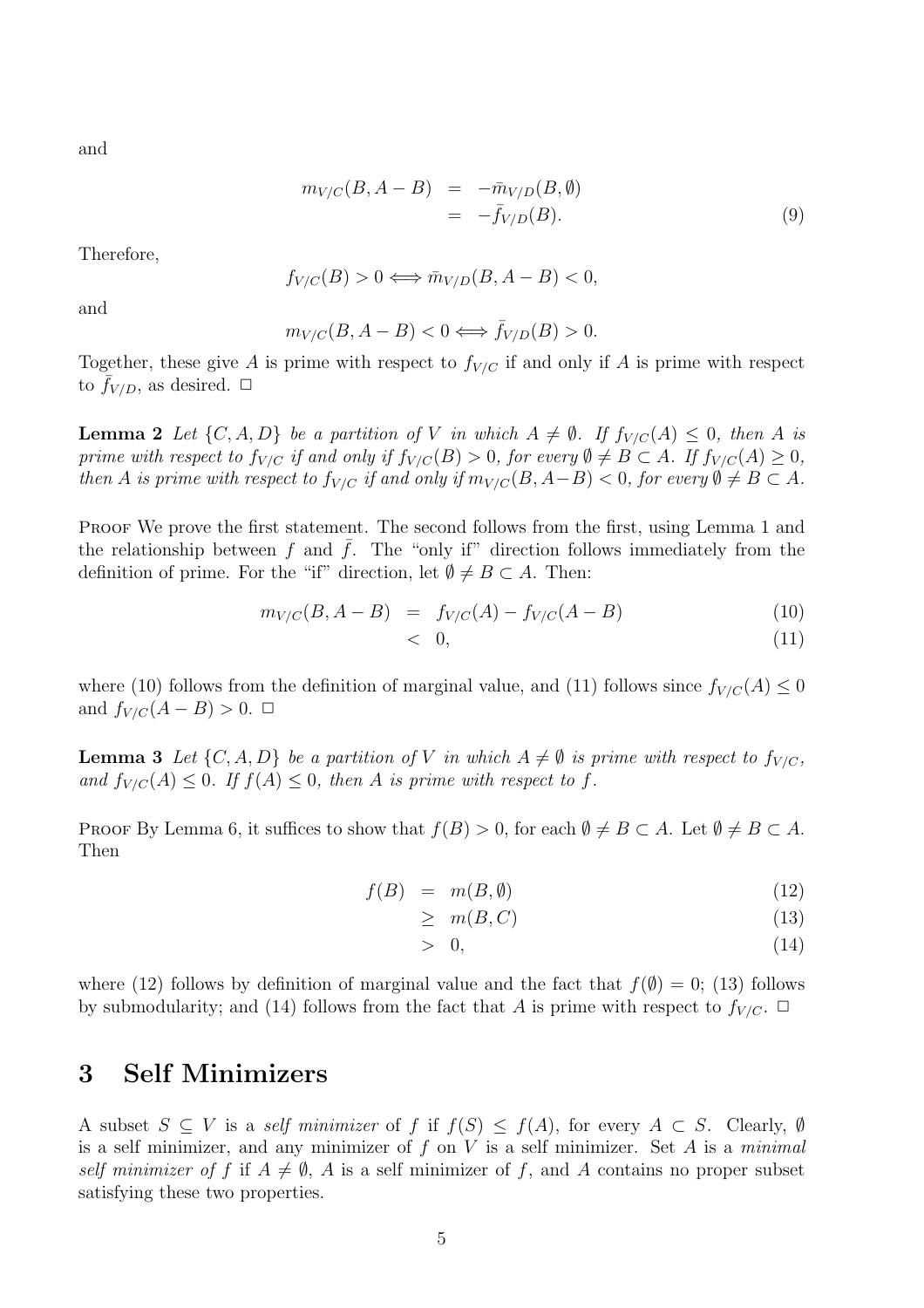## 3.1 Characterizations of self minimizers and minimal self minimizers

**Lemma 4** Let  $\emptyset \neq A \subseteq V$ . Then A is a self minimizer of f if and only if  $m(B, A-B) \leq 0$ , for each  $\emptyset \neq B \subseteq A$ .

PROOF. For any  $\emptyset \neq B \subseteq A$ ,

$$
m(B, A - B) = f(A) - f(A - B).
$$

Therefore,  $m(B, A - B) \leq 0$  for all such B, if and only if  $f(A) \leq f(A - B)$ , for all such B, which is the definition of A being a self minimizer.  $\Box$ 

**Lemma 5** Let  $\emptyset \neq B \subseteq V$ . If  $f(B) \leq 0$ , then B contains a nonempty self minimizer. In particular, any  $S \subseteq B$  that is minimal with respect to both being nonempty and having  $f(S) \leq 0$  is a minimal self minimizer.

**PROOF.** Take S to be a minimal nonempty subset of B having  $f(S) \leq 0$ . Then since  $f(S') > 0 \ge f(S)$ , for every  $\emptyset \ne S' \subset S$ , we have that S is a minimizer of f on S, as desired.  $\Box$ 

**Lemma 6** Let  $\emptyset \neq A \subset V$ . Then A is a a minimal self minimizer of f if and only if the following conditions hold:

- 1.  $f(A) < 0$ .
- 2.  $f(B) > 0$ , for every  $\emptyset \neq B \subset A$ .

PROOF. ( $\Leftarrow$ ) Let  $\emptyset \neq B \subset A$ . By item 2,  $f(\emptyset) = 0 < f(B)$ , and by item 1,  $f(A) \leq f(\emptyset)$ . Combining, we have A is a self minimizer of f and B is not a self minimizer of f. Therefore, A is a minimal self minimizer of  $f$ .

 $(\Rightarrow)$  Assume A is a a minimal nonempty self minimizer of f and let  $\emptyset \neq B \subset A$ . If  $f(B) \leq 0$ , then by Lemma 5, B contains a nonempty self minimizer, a contradiction. Therefore, item 2 must hold. Now, since A is a self minimizer,  $f(A) \leq f(\emptyset) = 0$  item 1 holds, as desired.  $\Box$ 

**Lemma 7** Let  $\{C, A, D\}$  be a partition of V in which  $A \neq \emptyset$ . A is a minimial self minimizer of  $f_{V/C}$  if and only if A is prime with respect to  $f_{V/C}$ , and  $f_{V/C}(A) \leq 0$ .

PROOF  $(\Rightarrow)$  Assume A is a minimal self minimizer, and let  $\emptyset \neq B \subset A$ . By Lemma 6,  $f_{V/C}(A) \leq 0$ ,  $f_{V/C}(B) > 0$ , and  $f_{V/C}(A - B) > 0$ . It follows that

$$
m_{V/C}(B, A - B) = f_{V/C}(A) - f_{V/C}(A - B) < 0,
$$

as desired.

(←) Assume A is prime and  $f_{V/C}(A) \leq 0$ . By definition of prime,  $f_{V/C}(B) > 0$ , for each  $\emptyset \neq B \subset A$ . Now by Lemma 6, A is a minimal self minimizer, as desired.  $\Box$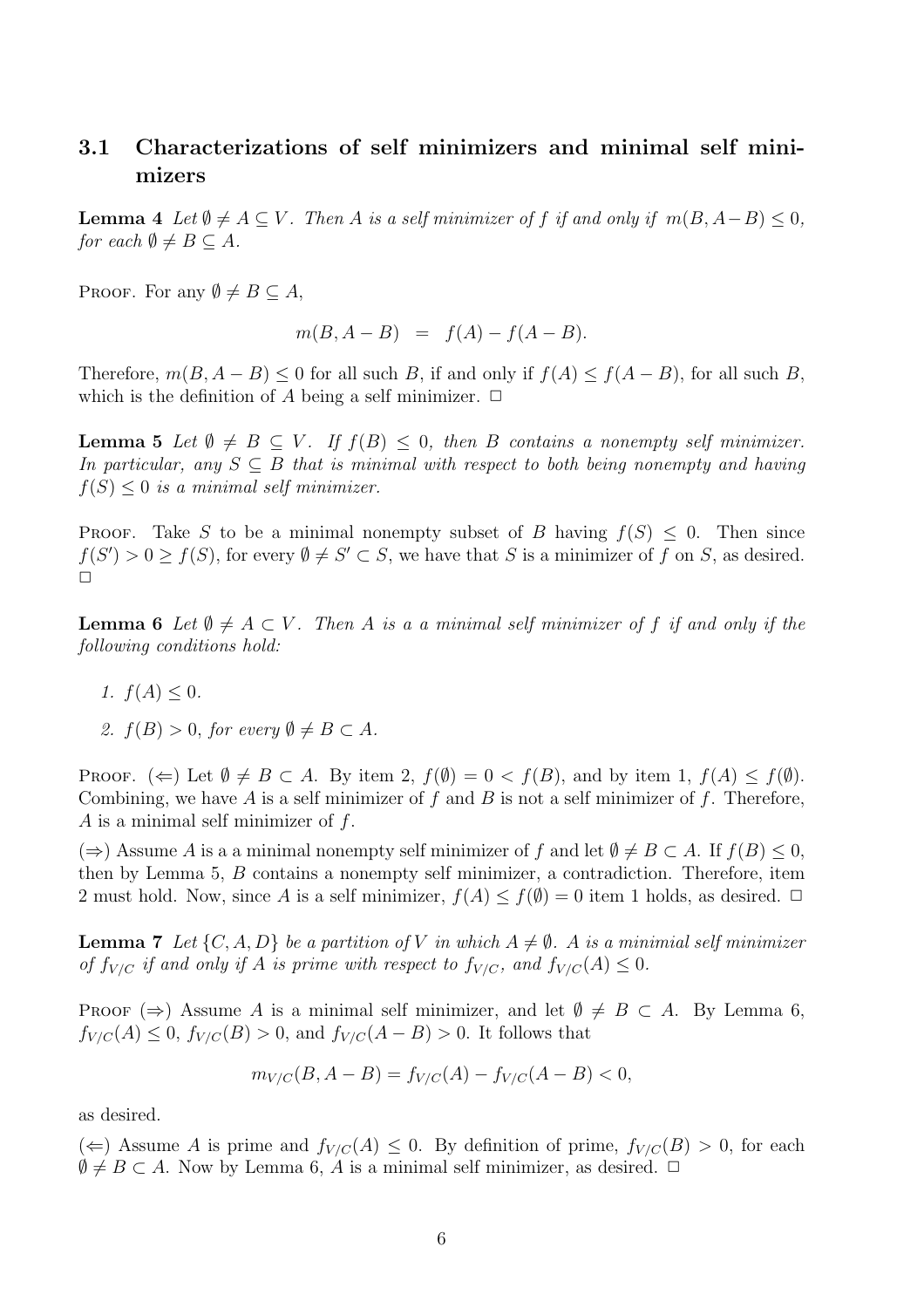**Lemma 8** Let  $\{C, A, D\}$  be a partition of V in which  $A \neq \emptyset$ . A is a minimial self minimizer of  $\bar{f}_{V/D}$  if and only if A is prime with respect to  $f_{V/C}$ , and  $f_{V/C}(A) \geq 0$ .

PROOF This follows immediately from Lemmas 1 and 8, using the fact that

$$
f_{V/C}(A) \ge 0 \Longleftrightarrow \bar{f}_{V/D}(A) \le 0.
$$

 $\Box$ 

### 3.2 Decomposition of minimizers into minimal self minimizers

**Lemma 9** Assume  $A \subseteq V$  is a self minimizer of f, and  $C \subset A$ . Then  $A - C$  is a self minimizer of  $f_{V/C}$ .

PROOF. Let  $\emptyset \neq B \subseteq A - C$ . Then

$$
m_{V/C}(B, A - C - B) = m(B, A - B)
$$
\n(15)

$$
\leq 0, \tag{16}
$$

where (15) follows from (3), and (16) follows from Lemma 4 and the fact that  $A$  is a self minimizer of f. Now, again by Lemma 4,  $A - C$  is a self minimizer of  $f_{V/C}$ , as desired.  $\Box$ 

**Lemma 10** Assume  $A \subseteq V$ . If A is a self minimizer of f, then A is contained in some minimizer of f.

PROOF. Let  $T$  be a minimizer of  $f$ . We have:

$$
f(A \cup T) \le f(A) + f(T) - f(A \cap T) \le f(T),
$$

where the first inequality holds because  $f$  is submodular, and the second inequality holds because A is a self minimizer of  $f$ .  $\Box$ 

**Lemma 11** Assume  $B \subset S \subseteq V$ , that B is a self minimizer of f, and that  $S - B$  is a self minimizer of  $f_{N/B}$ . Then S is a self minimizer of f.

PROOF. Let  $S' \subset S$ . Then

$$
f(S') \ge f(B \cup S') + f(S' \cap B) - f(B) \tag{17}
$$

$$
= f(S' \cap B) + f_{N/B}(S' - B) \tag{18}
$$

$$
\geq f(B) + f_{N/B}(S - B) \tag{19}
$$

$$
= f(S), \tag{20}
$$

where 17 follows by submodularity of  $f$ , 18 follows by definition of contraction, 19 follows because B is a self minimizer of f and  $S - B$  is a self minimizer of  $f_{N/B}$ , and 20 follows by the definition of contraction. Thus, S is a self minimizer of f, as desired.  $\Box$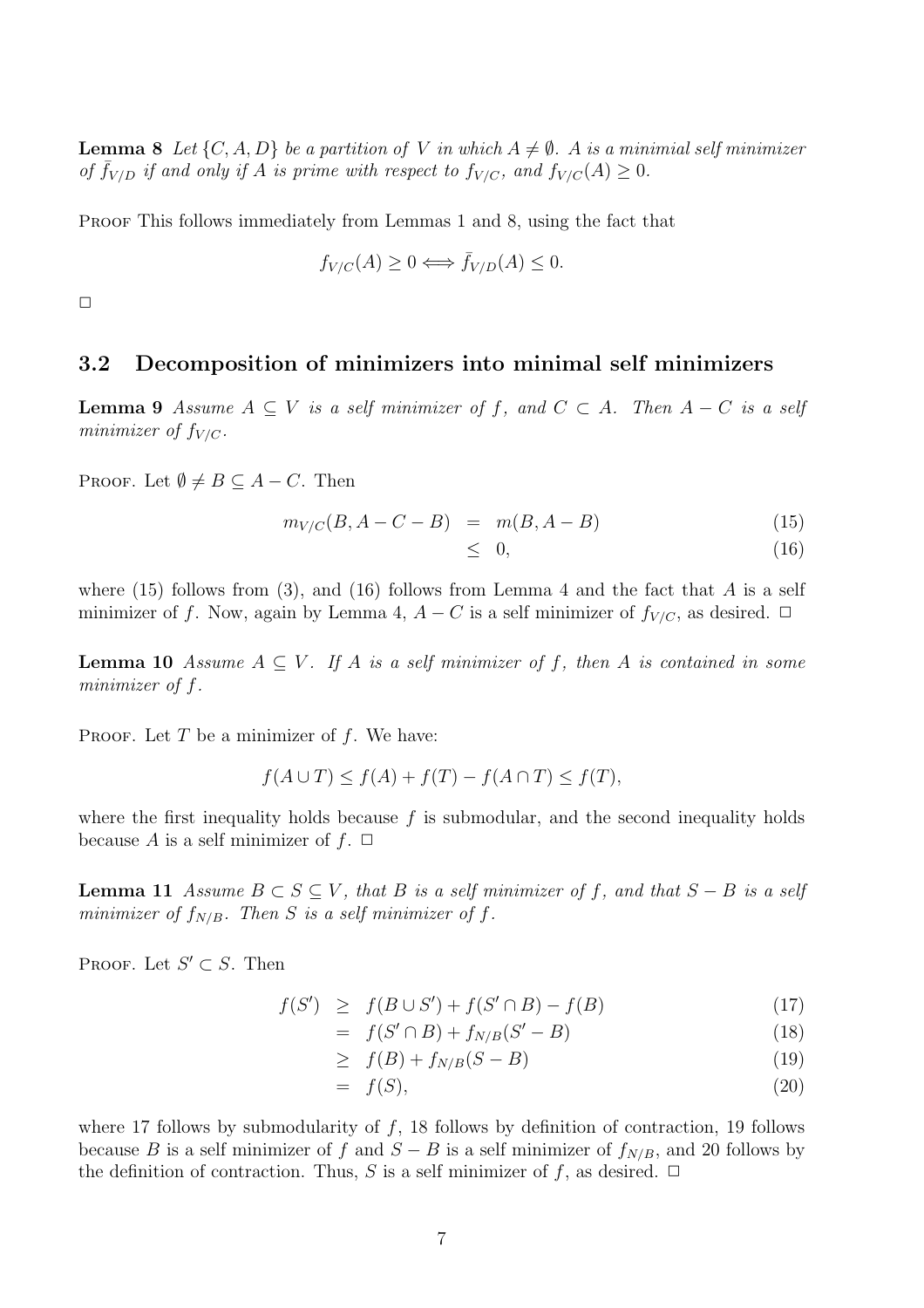**Theorem 12** Assume S is a minimizer of f. Then S may be partitioned into a sequence of non-empty subsets  $S_1, S_2, \ldots, S_k$ , such that for each  $i \in \{1, 2, \ldots, k\}$ , we have that  $S_i$  is a minimal self minimizer of  $f_{V/[S_i)}$ .

PROOF. The proof is by induction on |S|. The theorem is certainly true if  $|S| = 0$ . Assume  $|S| > 0$  and that the theorem is true for all normalized submodular functions and minimizers with fewer elements. Since S is a minimizer of f, we know that S is a self minimizer of f. Therefore, S contains a minimal nonempty self minimizer,  $S_1$ , say, of f. By Lemma 9,  $S - S_1$ is a self minimizer of  $f_{V/S_1}$ . By the induction hypothesis,  $S - S_1$  may be partitioned into a sequence of non-empty subsets  $S_2, \ldots, S_k$ , such that for each  $i \in \{2, \ldots, k\}$ , we have that  $S_i$ is a minimal nonempty self minimizer of  $f_{V/(S_i)}$ . This completes the proof.  $\Box$ 

**Corollary 13** Let f be a submodular function on V. Then there is a partition of V into a sequence  $S_1, S_2, \ldots, S_k, T_1, T_2, \ldots, T_l$ , such that

- $m(S_i, [S_i)) \leq 0$  and  $S_i$  is prime with respect to  $f_{V/[S_i)}$ , for each  $i \in 1, \ldots, k$ ; and
- $m(T_i, [T_i] \geq 0$  and  $T_i$  is prime with respect to  $f_{V/[T_i]}$ , for each  $i \in 1, \ldots, l$ .

PROOF. This follows directly from Theorem 12, together with  $(5)$  and Lemma 8.  $\Box$ 

**Theorem 14** Let  $S_1, S_2, \ldots, S_k$  be a sequence of disjoint nonempty subsets of V such that for each  $i \in \{1,2,\ldots,k\}$ , we have that  $S_i$  is a self minimizer of  $f_{V/[S_i)}$ . Then  $S := S_1 \cup \cdots \cup S_k$ is a self minimizer of f. Moreover, if  $S_1, S_2, \ldots, S_k$  is a maximal such sequence, then S is a minimizer of f.

PROOF. We begin with the proof that  $S$  is a self minimizer of  $f$ . The proof is by induction on k. If  $k = 1$ , then the result is immediate. Assume true for all smaller k. Then, by the induction hypotheses, we can conclude that  $S_1 \cup \cdots \cup S_{k-1}$  is a self minimizer of f. By Lemma 11,  $S$  is a self minimizer of  $f$ .

Now assume  $S_1, S_2, \ldots, S_k$  is a maximal such sequence; that is,  $f_{V/S}$  has no nonempty self minimizer. Since S is a self minimizer of f, we have by Lemma 10 that S is contained in some minimizer  $S^*$  of f. If  $S \neq S^*$ , then by Lemma 9,  $S^* - S$  is a nonempty self minimizer of  $f_{V/S}$ , a contradiction. Thus,  $S = S^*$ , as desired.  $\Box$ 

**Lemma 15** Let  $\{C, A, D\}$  be a partition of V in which  $A \neq \emptyset$ ; A is prime with respect to  $f_{V/C}$ ; and  $f_{V/C}(A) \leq 0$ . If  $f(A) > 0$ , then there is a partition of A into a sequence  $A_1, \ldots, A_k$ , such that, for each  $i \in \{1, \ldots, k\}$ ,  $A_i$  is prime with respect to  $f_{V/[A_i]}$ , and  $f_{V/[A_i]}(A_i) > 0$ .

PROOF. From Theorem 12, it suffices to show that A is a minimizer with respect to  $\bar{f}_{V/C\cup D}$ . To show this, it suffices to show that  $\bar{m}_{V/C\cup D}(B, A - B) = f(B) > 0$ , for every  $\emptyset \neq B \subset A$ .

$$
f(B) = m(B, \emptyset) \tag{21}
$$

$$
\geq m(B, C) \tag{22}
$$

$$
> 0, \tag{23}
$$

where  $(21)$  follows by definition;  $(22)$  follows by submodularity; and  $(23)$  follows because A is prime with respect to  $f_{V/C} \Box$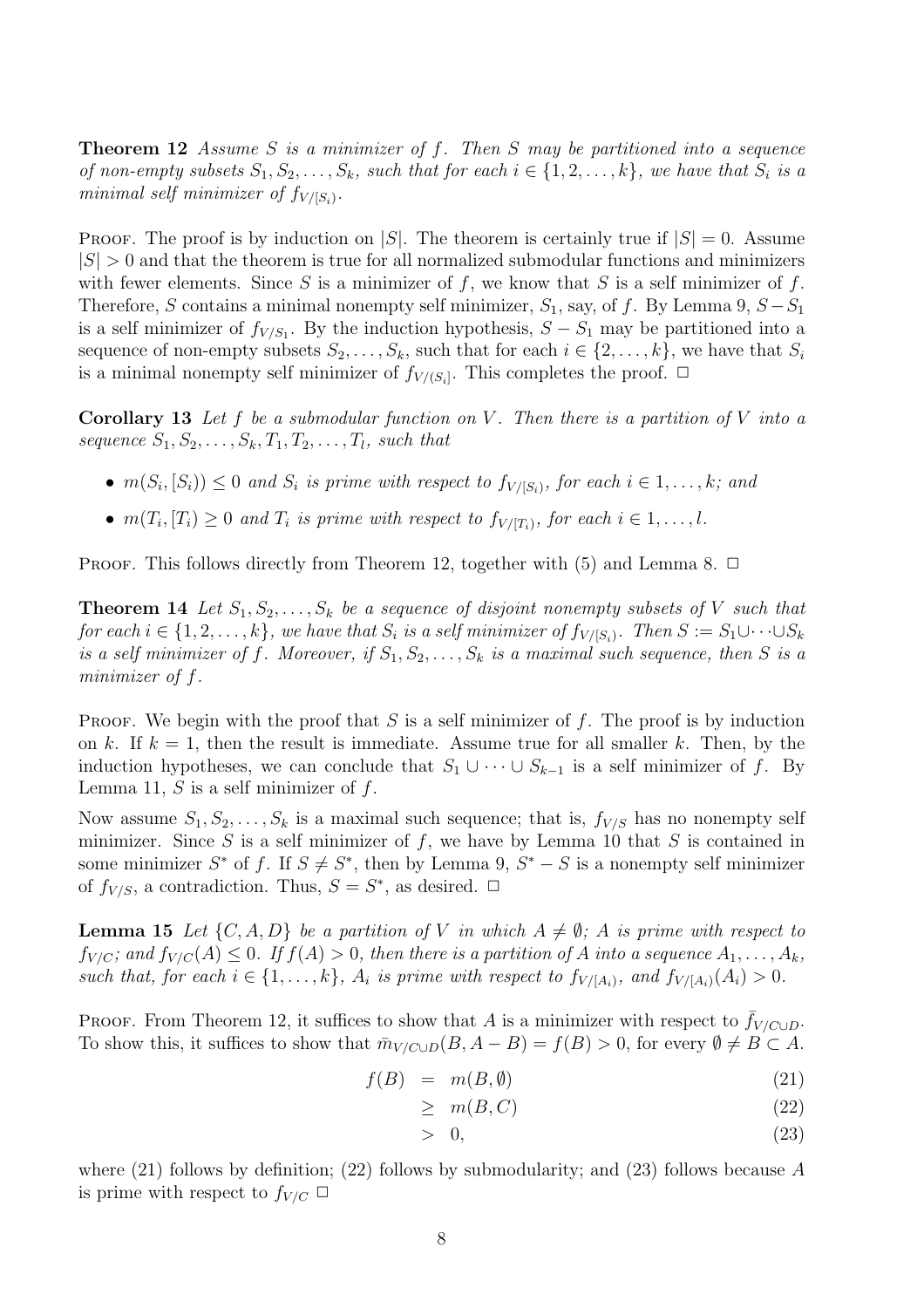## 4 Minimal self minimizers

### 4.1 Decomposition of minimal self minimizers

The goal is to efficiently recognize minimal self minimizers. Toward this goal, we have a decomposition result.

**Theorem 16** Let A be a minimal self minimizer of f with  $|A| > 1$ . Then there is a partition of A into a sequence of at least two nonempty sets  $\{A_1, \dots, A_k\}$ , such that the following hold:

- 1. Each  $A_i$  is prime with respect to  $f_{V/[A_i)}$ , for each  $i \in \{1, \ldots, k\}$ ;
- 2.  $f(A_1) > 0$ ;
- 3.  $m(A_k, [A_k)) < 0$ ;
- 4.  $m(A_i, [A_i)) = 0$ , for each  $i \in \{2, ..., k-1\}$ ;
- 5. if  $k > 2$ , then  $m(A_k, [A_i]) \geq 0$ , for each  $i \in \{1, \ldots, k-1\}$ .

PROOF. Let  $A_1$  be a nonempty proper subset of A with smallest value of f, among nonempty proper subsets of  $A$ , and subject to this, choose  $A_1$  to be minimal. Recursively, starting with  $i = 2$ , as long as  $A - [A_i] \neq \emptyset$ , define  $A_i$  to be a minimal self minimizer of  $f_{V/[A_i)}$ . Each  $A_i$ exists, since  $m(A - [A_i], [A_i]) < 0$ .

By choice of  $A_1$ , we have that both  $A_1$  and  $A-A_1$  are nonempty. Then, since A is a minimal self minimizer, and is therefore prime, we know that  $f(A_1) > 0$  and  $f_{V/(A_k)}(A_k) < 0$ . The fact that  $m(A_i, [A_i)) \leq 0$ , for each  $i \in \{2, ..., k-1\}$ , follows from the fact that each  $A_i$  to be a minimal self minimizer of  $f_{V/(A_i)}$ . If  $m(A_i, [A_i)) < 0$ , for some *i*, then this contradicts the choice of  $A_1$ .

Finally, assume  $k > 2$ , and let  $i \in \{1, ..., k-1\}$ . If  $i = 1$ , then  $m(A_k, \emptyset) > 0$  follows because A is a minimal self minimizer. Assume  $i \in \{2, \ldots, k-1\}$ . Supppose  $m(A_k, [A_i)) < 0$ . Then

$$
f(A_k \cup [A_i)) = f([A_i)) + m(A_k, [A_i))
$$
  
=  $f(A_1) + m(A_k, [A_i))$   
<  $f(A_1),$ 

contradicting choice of  $A_1$ .  $\Box$ 

#### 4.2 Composition of minimal self minimizers

We seek a composition theorem for minimal self minimizers. Particularly nice would be a theorem analagous to the decomposition Theorem 16. Such a result would lead directly to a recognition algorithm, since each item in that theorem can be efficiently verified.

We do not have such a result, but we have some observations in that direction.

Throughout this section, let us assume the following. We have a subset  $\emptyset \neq A \subset V$ , such that  $f(A) < 0$ , and a partition of A into a sequence  $A_1, \ldots, A_p$  of  $p \ge 2$  nonempty sets.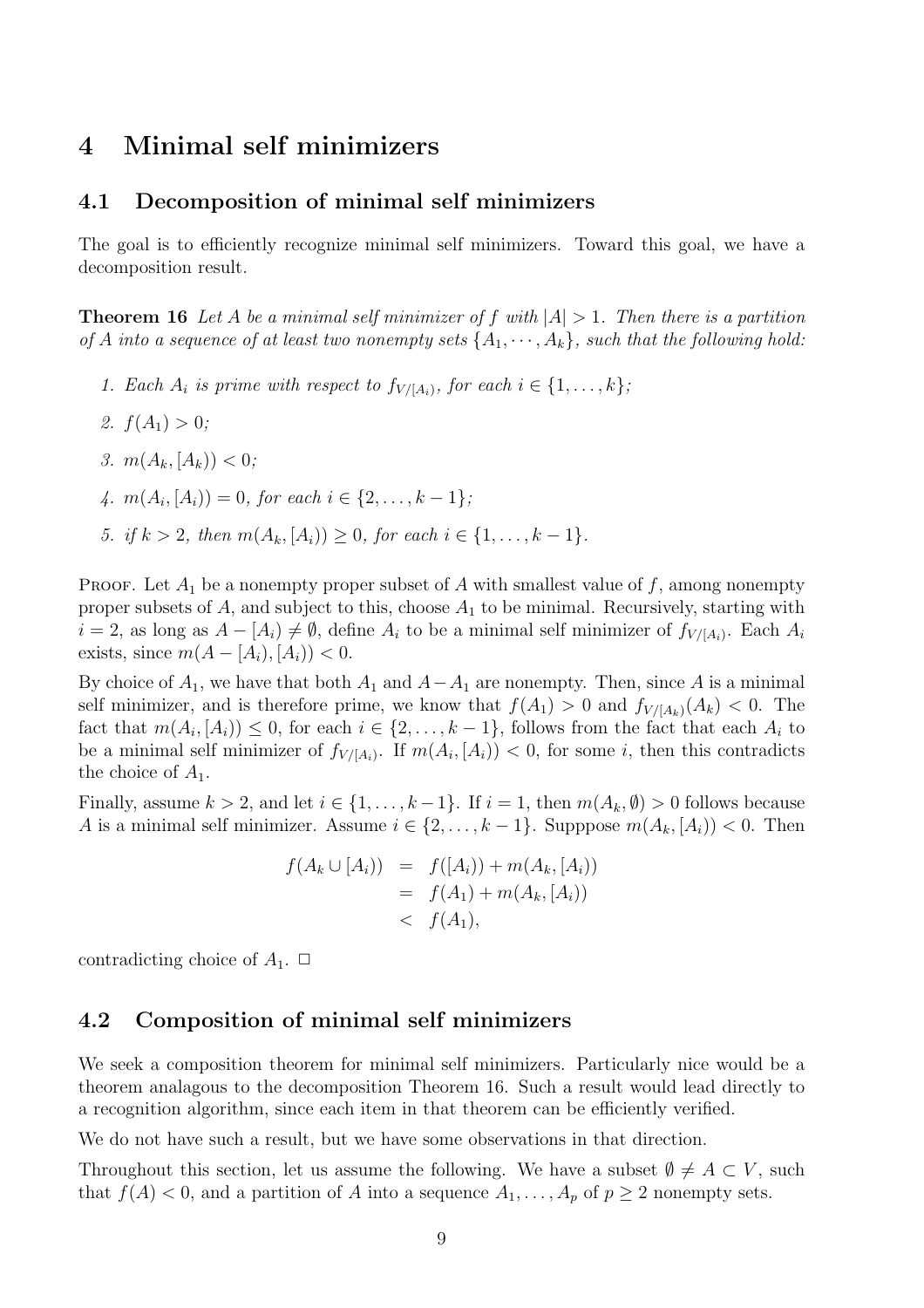The goal is to find conditions under which we can conclude  $A$  is a minimal self minimizer. Equivalently, by Lemma 6, we need to show  $f(B) > 0$ , for each  $\emptyset \neq B \subset A$ .

Let  $\emptyset \neq B \subset A$ . Define  $B_i := B \cap A_i$ , and let  $C_i := C \cap A_i$ , for each  $i \in \{1 \dots p\}$ .

The following theorem is the best we do in this paper, with the conclusion that  $A$  is a self minimizer (not necessarily minimal). This theorem also states that  $f(B) > 0$  for some subsets B of A, and that if  $f(B) \leq 0$ , then B must contain  $A_p$ .

**Theorem 17** Assume  $\emptyset \neq A \subset V$ , such that  $f(A) < 0$ , and a partition of A into a sequence  $A_1, \ldots, A_p$  of  $p \geq 2$  nonempty sets, with the properties:

- 1.  $A_i$  is prime with respect to  $f_{V/(A_i)}$ , for each  $i \in \{1 \dots p\}$ ;
- 2.  $f(A_i) > 0$  for each  $i \in \{1, ..., p\}$ ;
- 3.  $m(A_1, A_n) < 0$ , and  $m(A_n, [A_n]) < 0$ ;
- 4.  $m(A_i, [A_i)) = 0$ , for each  $i \in \{2, ..., p-1\}$ ;

Then A is a self minimizer with respect to f.

Let  $\emptyset \neq B \subset A$ . If  $A_p - B \neq \emptyset$ , then  $f(B) > 0$ . In addition, there is a set  $A' \subseteq A$  such that  $A_p \subset A'$ , and A' is a minimal self minimizer with respect to f. Moreover, every minimal self minimizer with respect to f contained in A properly contains  $A_p$ .

PROOF. We leave the fact that  $A$  is a self minimizer for last.

Let  $\emptyset \neq B \subset A$ , with  $A_p - B = C_p \neq \emptyset$ . Then we have that  $m(B_p, [A_{p-1})] \geq 0$ . Now,

$$
f(B) = \sum_{i \in \{1, ..., p\}} m(B_i, B_1 \cup \dots \cup B_{i-1})
$$
 (24)

$$
\geq \sum_{i \in \{1, ..., p\}}^{\infty} m(B_i, A_1 \cup \dots \cup A_{i-1}) \tag{25}
$$

$$
\geq 0, \tag{26}
$$

where (24) follows by definition of marginal value; (25) follows by submodularity; and (26) follows by the facts that  $A_i$  is prime with respect to  $f_{V/[A_{i-1})}$ ,  $m(A_i,[A_i]) \geq 0$ , for  $i \in$  $\{1,\ldots,p-1\}$ , and  $m(B_p,[A_{p-1}))\geq 0$ .

Now, to argue  $f(B) > 0$ , we need to show that at least one term in (24) is strictly positive. If  $B_1 \neq \emptyset$ , then the first term is positive. Suppose  $B_1 = \emptyset$ . Let  $2 \leq q \leq p$  be the smallest index with  $B_q \neq \emptyset$ . Then the first nonempty term in (24) is  $m(B_q, \emptyset)$ . If  $B_q \neq A_q$ , then this term is positive, since  $A_p$  is prime. If  $B_q = A_q$ , then this term is positive, by item 2.

Next we investigate A'. Since  $f(A) < 0$ , A contains a minimal self minimizer, A'. Since  $f(B) > 0$ , for every nonempty subset that doesn't contain  $A_p$ , it must be that  $A_p \subseteq A'$ . Since  $f(A_p) > 0$ ,  $A_p \neq A'$ .

Finally, we show A is a minimizer by showing  $m(A - B, B) \leq 0$ , for each  $B \subseteq A$ . If  $A_p - B \neq \emptyset$ , this follows easily:

$$
m(A - B, B) = f(A) - f(B) \le 0,
$$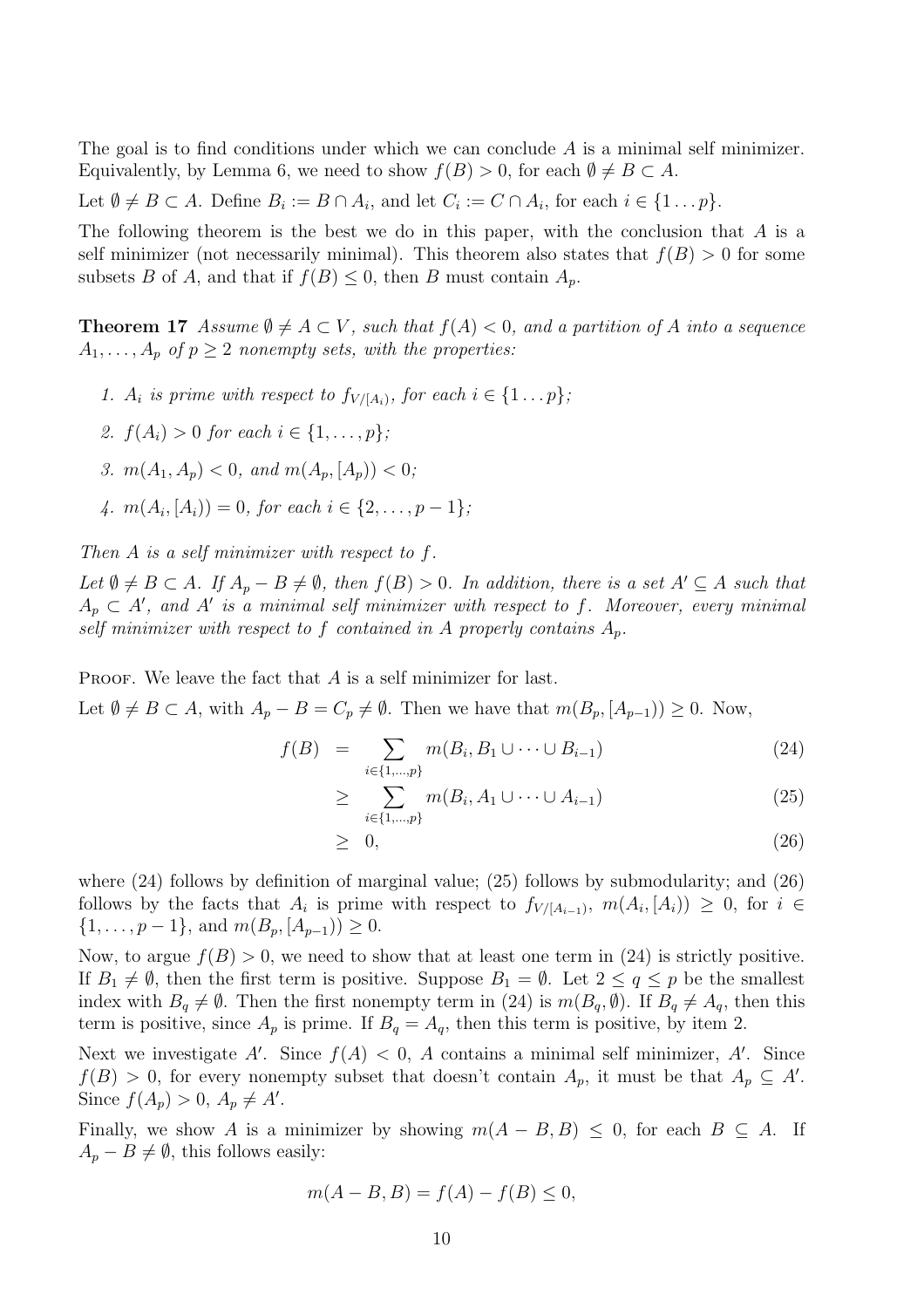T since  $f(A) < 0$  and  $f(B) > 0$ . Now assume  $A_p \subseteq B$ . Then:

$$
m(A - B, B) = m(C_1, B) + \sum_{i \in \{2, \dots, p-1\}} m(C_i, B \cup [A_i))
$$
\n(27)

$$
\leq m(C_1, B_1 \cup A_p) + \sum_{i \in \{2, \dots, p-1\}} m(C_i, B_i \cup [A_i)) \tag{28}
$$

$$
\leq 0, \tag{29}
$$

where (27) follows by definition of marginal value, and (28) follows by submodularity. For (29), we show each term of (28) is nonnegative. The first term follows, if  $C_1 \neq A_1$ , since  $A_1$ is prime. If  $C_1 = A_1$ , then it follows from item 3. That each term in the sum of the second term of (28) is nonnegative follows by item 1, if  $C_i \neq A_i$ , and by item 4, otherwise.  $\Box$ 

We would need at least one more (as yet unknown) condition, besides those in Theorem 17, to prove A is a minimal self minimizer. Indeed, here is an example where  $A = A_1 \cup A_2$  is not a minimal self minimizer, although  $A$ ,  $A_1$ , and  $A_2$  satisfy the conditions of Theorem 17. In the example below,  $A_1 = \{a, b\}, A_2 = \{c\}.$ 

The needed condition must rule out subsets B with  $A_k \subset B \subset A$  and  $f(B) < 0$ .

|            | f(B)           | m(a,B) | m(b,B) | m(c,B) | m(B,a) | m(B,b) | m(B,c) |
|------------|----------------|--------|--------|--------|--------|--------|--------|
| $\{a\}$    | 2              |        | - 1    | $-1$   |        | - 1    | - 1    |
| ${b}$      | 2              | $-1$   |        | $-3$   | $-1$   |        | $-3$   |
| ${c}$      | $\overline{2}$ | $-1$   | $-2$   |        | $-1$   | $-3$   |        |
| $\{a,b\}$  |                |        |        | $-3$   |        |        | -4     |
| $\{b, c\}$ |                | $-1$   |        |        | -4     |        |        |
| $\{a,c\}$  |                |        | $-3$   |        |        | -4     |        |
| ${a,b,c}$  | $-2$           |        |        |        |        |        |        |

Clearly A is not a minimal self minimizer, since  $f({b, c}) < 0$ . A is, however, a self minimizer.

In the special case where  $p = 2$  and  $|A_1| = 1$ , we can prove a composition theorem.

**Theorem 18** Assume a partition  $\{E, A, D\}$  of V, such that  $\emptyset \neq A \subseteq V$ . Assume also that  $u \in A$ , and  $A_1 = A - u$ , with the property that  $A_1$  is prime with respect to  $f_{V/(E+u)}$ . Assume also the following conditions:

- 1.  $f_{V/E}(A) < 0$ ;
- 2.  $f_{V/E}(u) > 0$ ;
- 3.  $f_{V/E}(A_1) > 0$ ;

Then A is prime with respect to  $f_{V/E}$ .

PROOF. By item 1 and Lemma 6, we need only to show  $f(B) > 0$ , for each  $\emptyset \neq B \subset A$ . To that end, let  $\emptyset \neq B \subset A$ .

If  $B = \{u\}$ , then  $f(B) > 0$ , by item 2. If  $B = A_1$ , then  $f(B) > 0$ , by item 3. If  $u \in B$ , then

$$
f(B) = f(u) + m_{V/E}(B \cap A_1, u)
$$
\n(30)

$$
> 0, \tag{31}
$$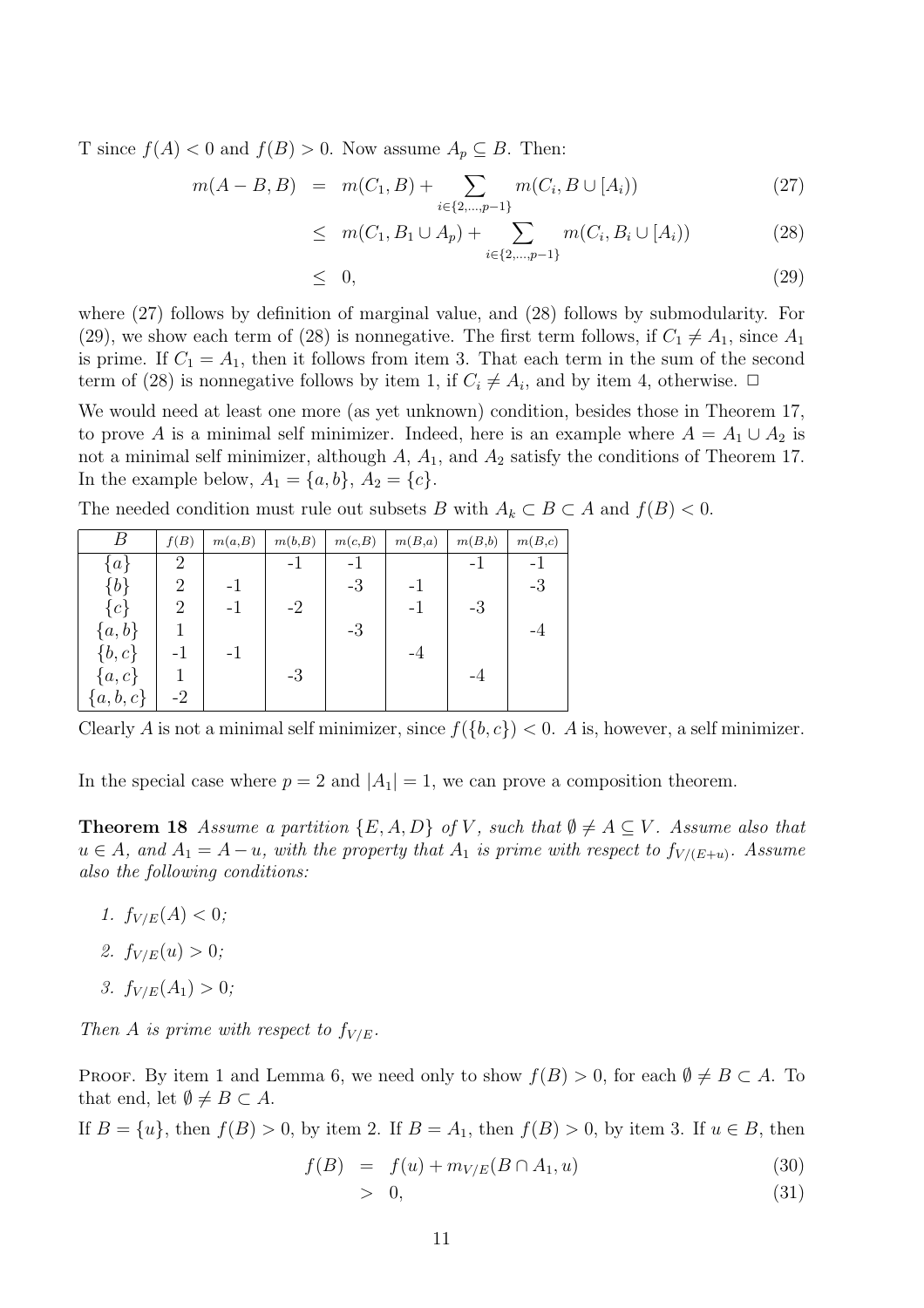where (30) follows by definition of marginal value; and (31) follows by item 2 and the fact that  $A_1$  is prime with respect to  $f_{V/(E+u)}$ .

Otherwise,  $B \subset A$ , and:

$$
f(B) = m_{V/E}(B \cap A_1, \emptyset) \tag{32}
$$

$$
\geq \quad m_{V/E}(B \cap A_1, u) \tag{33}
$$

$$
> 0, \tag{34}
$$

where  $(32)$  follows by definition of marginal value;  $(33)$  follows by submodularity.  $(34)$  follows by item 2 and the fact that  $A_1$  is prime with respect to  $f_{V/(E+u)}$ .  $\Box$ 

Lest one might believe a similar theorem holds in the case that item 1 is replaced with  $f_{V/E}(A) > 0$ , we have this counterexample shown in the table below, where  $V = \{a, b, c\}$ .

It is straightforward to check that letting  $A = \{a, b, c\}$  and  $A_1 = \{b, c\}$ , we have that  $A_1$  is prime with respect to  $f_{V/a}$ ;  $f(a) > 0$ ;  $f(A_1) > 0$ ; and  $f(A) > 0$ . However, A is not prime with respect to f. Indeed,  $m({a,b}, c) > 0$ .

| B             | f(B) | m(a,B)         | m(b,B)         | m(c,B)         | m(B,a)         | m(B,b)         | m(B,c)         |
|---------------|------|----------------|----------------|----------------|----------------|----------------|----------------|
| $\{a\}$       |      |                |                | 2              |                | U              |                |
| ${b}$         |      | $\overline{2}$ |                | $\overline{2}$ |                |                |                |
| $\{c\}$       |      | 2              | $\overline{2}$ |                |                |                |                |
| ${a,b}$       | 3    |                |                | -1             |                |                | $\overline{2}$ |
| $\{b,c\}$     | 3    | $-1$           |                |                | $\overline{2}$ |                |                |
| $\{a,c\}$     | 3    |                | -1             |                |                | $\overline{2}$ |                |
| $\{a, b, c\}$ | 2    |                |                |                |                |                |                |

 $\Box$ 

Another possible analog would be the following conditions:

- 1.  $A_1$  prime with respect to  $f_{V/(E+u)}$ ;
- 2.  $f_{V/E}(A) > 0$ ;
- 3.  $m_{V/E}(A_1, u) < 0;$
- 4.  $m_{V/E}(u, A_1) < 0;$

But again, these don't imply A is prime with respect  $f_{V/E}$ , as the following example shows:

| Β         | f(B)           | m(a,B) | m(b,B) | m(c,B) | m(B,a) | m(B,b) | m(B,c) |
|-----------|----------------|--------|--------|--------|--------|--------|--------|
| $\{a\}$   | 3              |        |        |        |        |        |        |
| ${b}$     | 3              |        |        | $-2$   |        |        | $-2$   |
| $\{c\}$   | 3              |        | $-2$   |        |        | $-2$   |        |
| ${a,b}$   | 4              |        |        | $-2$   |        |        |        |
| $\{b,c\}$ |                |        |        |        | $-1$   |        |        |
| $\{a,c\}$ | 4              |        | $-2$   |        |        | $-1$   |        |
| ${a,b,c}$ | $\overline{2}$ |        |        |        |        |        |        |

In this example,  $A = V = \{a, b, c\}$ . Let  $u = a$ , and  $A_1 = \{b, c\}$ . It is straightforward to check that  $A_1$  is prime with respect to  $f_{V/a}$  and the conjectured conditions hold. But since  $m(a, \{b, c\}) > 0$ , the set A cannot be prime.  $\Box$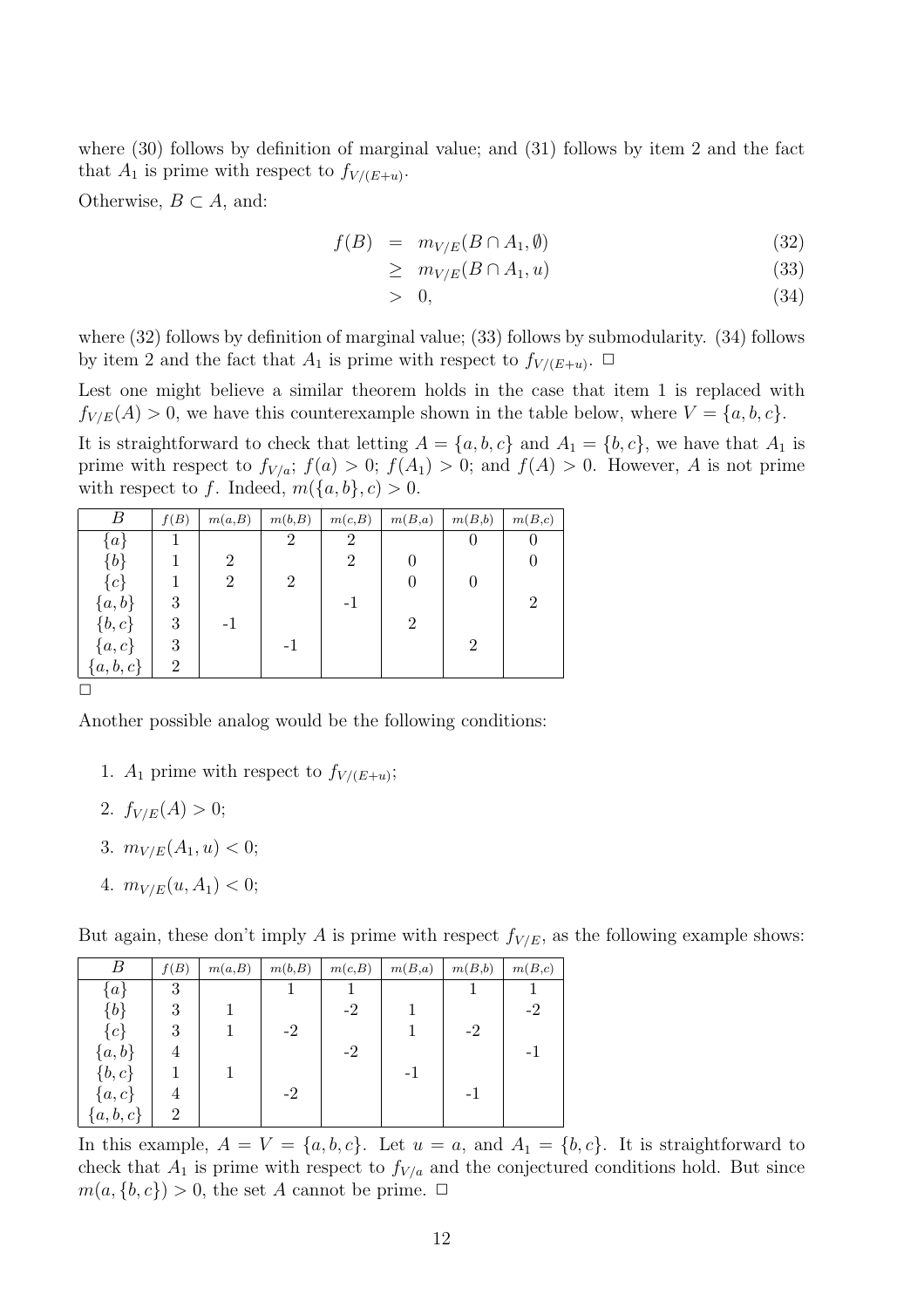Another possible conjecture is that every prime set decomposes as in Theorem 18. Unfortunately this is not true. Below is an example of a minimal self minimizer A such that  $A - u$ is not a minimal self minimizer with respect to  $f_{V/u}$ , for every  $u \in V$ .

| В           | f(B)           | m(a,B) | m(b,B) | m(c,B) | m(B,a) | m(B,b) | m(B,c) |
|-------------|----------------|--------|--------|--------|--------|--------|--------|
| $\{a\}$     | $\overline{2}$ |        | -1     | -1     |        | -1     | - 1    |
| ${b}$       | 2              | $-1$   |        | $-1$   | -1     |        | - 1    |
| $\{c\}$     | 2              | - 1    | -1     |        | $-1$   | – I    |        |
| $\{a,b\}$   |                |        |        | $-2$   |        |        | $-3$   |
| $\{b,c\}$   |                | $-2$   |        |        | $-3$   |        |        |
| $\{a,c\}$   |                |        | -2     |        |        | -3     |        |
| $\{a,b,c\}$ | - 1            |        |        |        |        |        |        |

 $\Box$ 

# 5 Pseudoprime Sets

In Sections 4.1 and 4.2, it becomes evident that sets with zero marginal value add complication. For this reason, we introduce the notion of pseudoprime sets. A psuedoprime set A is a prime set unless it has a nonempty proper subset with function value equal to 0 or to that of set A itself.

In this section, we define pseudoprime sets and list the properties and results that are analogous to those for prime sets. In each case, the proof is similar but simpler to its prime-set analog. Therefore, we omit these proofs.

Given a normalized submodular function f on V, a set  $A \subseteq V$  is pseudoprime if for each  $\emptyset \neq B \subset A$ , the following two properties hold:

- $f(B) \geq 0$ , and
- $m(B, A B) \leq 0$ .

Pseudoprime sets have many of the same properties as prime sets, and we list several here without proof. For this purpose, assume V is partitioned into a sequence  $\{C, A, D\}$ .

- A is pseudoprime with respect to  $f_{V/C}$  if and only if A is pseudoprime with respect to  $f_{V/D}$ .
- If  $f_{V/C}(A) \leq 0$ , then A is pseudoprime with respect to  $f_{V/C}$  if and only if  $f_{V/C}(B) \geq 0$ , for every  $\emptyset \neq B \subset A$ .
- If  $f_{V/C}(A) \geq 0$ , then A is pseudoprime with respect to  $f_{V/C}$  if and only if  $m_{V/C}(B, A B) \leq 0$ , for every  $\emptyset \neq B \subset A$ .
- Assume A is pseudoprime with respect to  $f_{V/C}$ , and  $f_{V/C}(A) \leq 0$ . If  $f(A) \leq 0$ , then A is pseudoprime with respect to  $f$ .

The connection between pseudoprime sets and minimal self minimizers is not very natural. However, we do have the following decomposition of minimizers into pseudoprime self minimizers.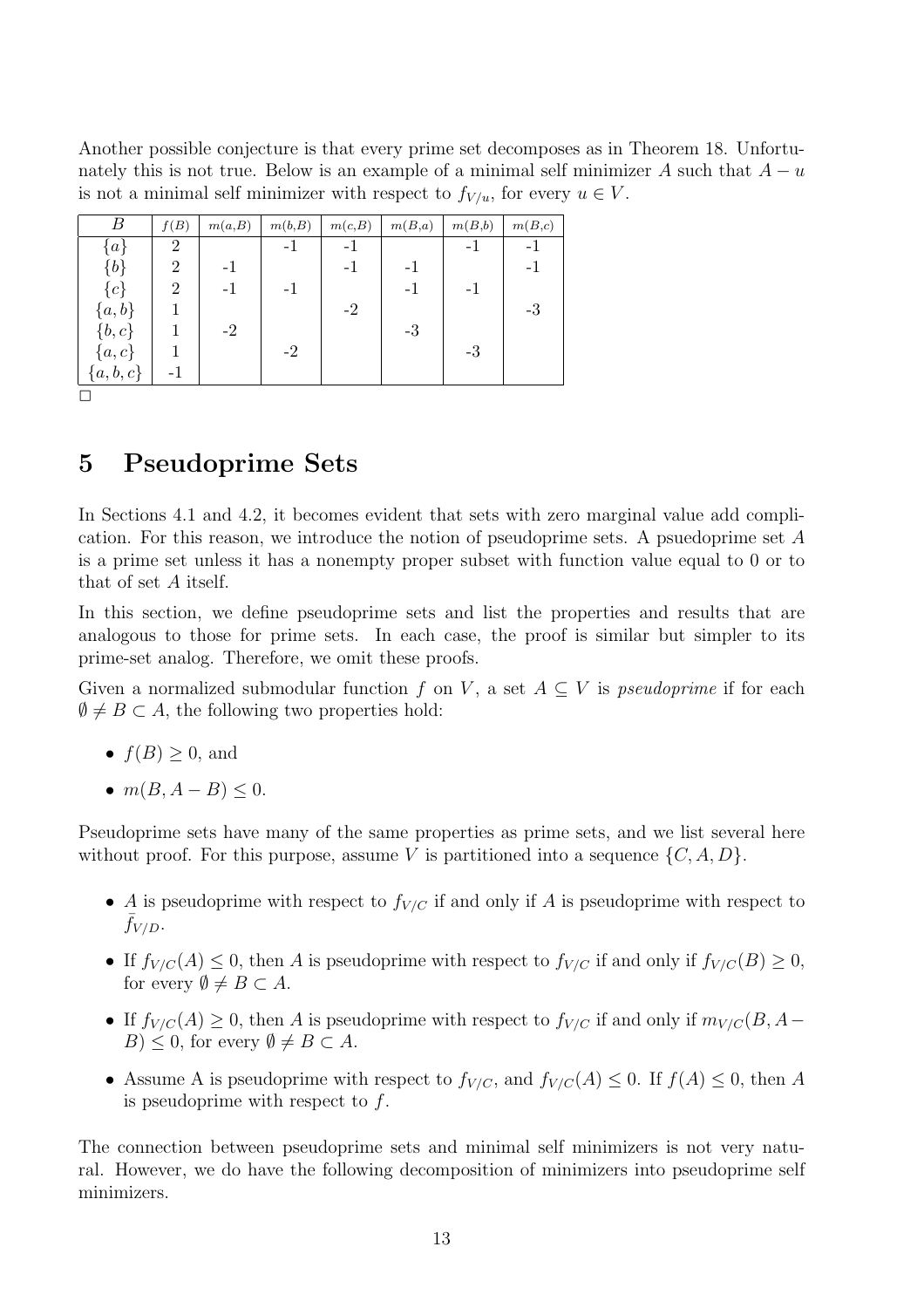- If A is pseudoprime with respect to  $f_{V/C}$  and  $f_{V/C}(A) \leq 0$ , then A is a self minimizer with respect to  $f_{V/C}$ .
- If A is pseudoprime and  $f_{V/C}(A) \geq 0$ , then A is a self minimizer with respect to  $\bar{f}_{V/C}$ .
- If A is a self minimizer with respect to f, then A can be partitioned into a sequence  $\{A_1, A_2, \ldots, A_k\}$ , such that for each  $i \in \{1, \ldots, k\}$ ,  $A_i$  is pseudoprime with respect to  $f_{V/[A_i]}$  and  $f_{V/[A_i]}(A_i) \leq 0$ .
- If A is partitioned into a sequence  $\{A_1, A_2, \ldots, A_k\}$ , such that for each  $i \in \{1, \ldots, k\}$ ,  $A_i$  is pseudoprime with respect to  $f_{V/[A_i]}$  and  $f_{V/[A_i]}(A_i) \leq 0$ , then A is a self minimizer with respect to  $f$ .

**Theorem 19** There is a partition of  $V$  into a sequence of sets

$$
\{S_1, S_2, \ldots, S_k, T_1, T_2, \ldots, T_l\},\
$$

such that

- $f_{V/[S_i)}(S_i) \leq 0$ , and  $S_i$  is pseudoprime with respect to  $f_{V/[S_i)}$ , for each  $i \in \{1, \ldots, k\}$ ;
- $f_{V/[T_i)}(T_i) \geq 0$ , and  $T_i$  is pseudoprime with respect to  $f_{V/[T_i)}$ , for each  $i \in \{1, \ldots, l\}$ .

Given such a partition, the set  $S := S_1 \cup S_2 \cup \cdots \cup S_k$  is a minimizer of f. Moreover, every minimizer of f decomposes in this way.

 $\Box$ 

A sequence of the type ensured by Theorem 19 is called a pseudoprime decomposition of V . The decomposition theorem for pseudoprime sets that is analagous to Theorem 16 is simpler:

**Theorem 20** Let A be a pseudoprime set with respect to f. Then there is a partition of A into a sequence of two nonempty sets  $\{A_1, A_2\}$ , such that the following hold:

- $A_1$  is pseudoprime with respect to f and  $A_2$  is pseudoprime with respect to  $f_{V/A_1}$ ;  $f(A_1) \geq 0$  and  $m(A_2, A_1) \leq 0$ ;
- $f(A_2) > 0$  and  $m(A_1, A_2) < 0$ ;

As for composition, as in the case of primes, the conditions under which a partition of A into sequence  $\{A_1, A_2\}$  satisfying the above three properties implies A is pseudoprime remain an open question. We do, however, have an analog to Theorem 17.

**Theorem 21** Assume  $\emptyset \neq A \subset V$ , such that  $f(A) \leq 0$ , and a partition of A into a sequence of nonempty sets  $\{A_1, A_2\}$ , with the properties:

- 1.  $A_1$  is pseudoprime with respect to f and  $A_2$  is pseudoprime with respect to  $f_{V/A_1}$ ;
- 2.  $f(A_1) \geq 0$  and  $m(A_2, A_1) \leq 0$ ;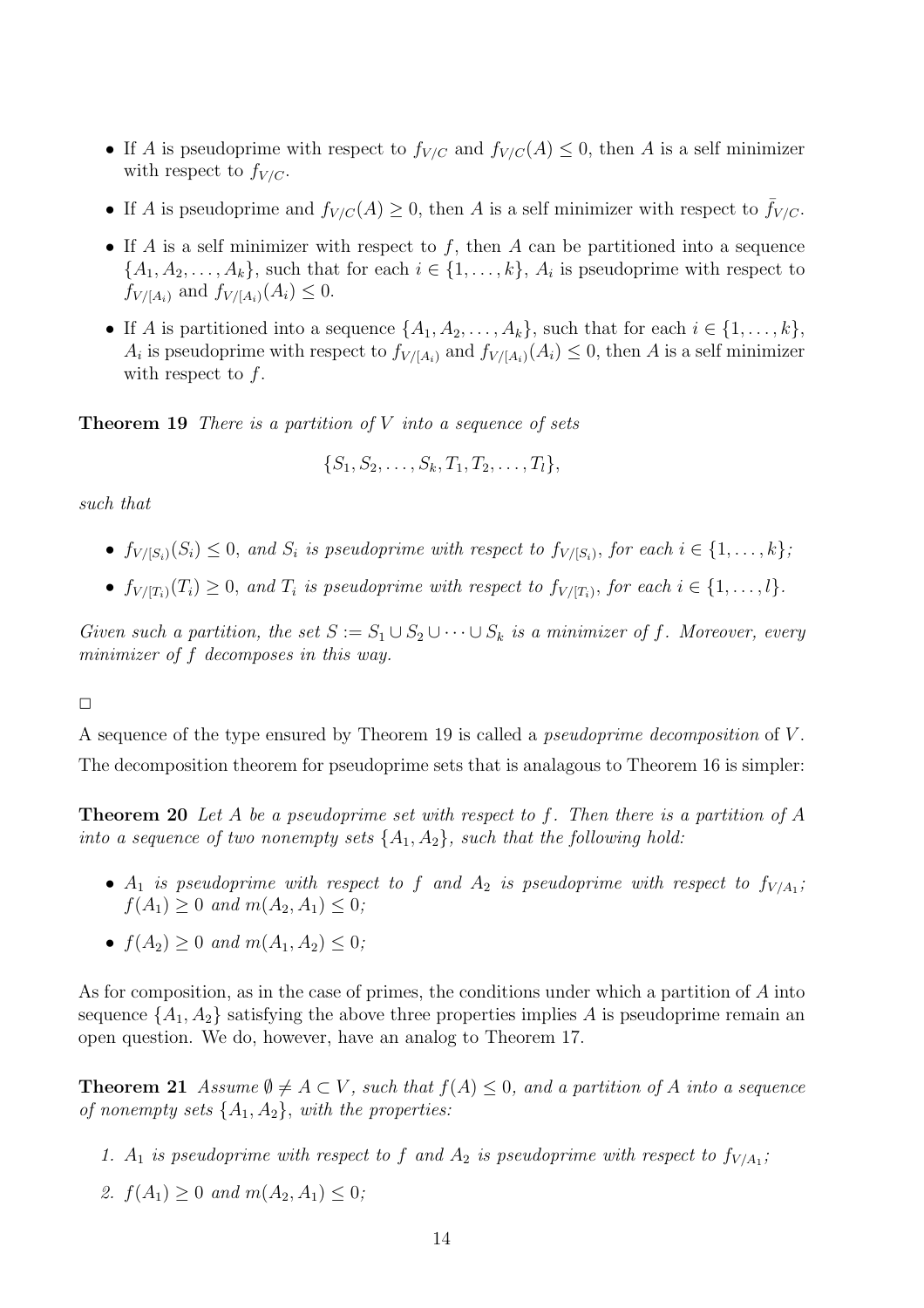3.  $f(A_2) \geq 0$  and  $m(A_1, A_2) \leq 0$ ;

Then  $A$  is a self minimizer with respect to  $f$ .

We do give a polynomial certificate for verifying a set A is a pseudo-prime set in Theorem 25. Unfortunately, this is a convex certificate involving not just one but  $|A|$  vectors.

Let  $\emptyset \neq B \subset A$ . If  $A_2 - B \neq \emptyset$ , then  $f(B) \geq 0$ . In addition, if  $f(A) < 0$ , then there is a set  $A' \subseteq A$  such that  $A_2 \subset A'$ ,  $f(A') < 0$ , and  $A'$  is pseudoprime with respect to f. Moreover, every such subset A' of A properly contains  $A_2$ .

# 6 Polyhedral and Algorithmic Issues

Given a submodular funcion f on V, with  $f(\emptyset) = 0$ , Edmonds [4] defined the polyhedron:

$$
P_f := \{ x \in \mathbf{R}^V : x(V) = f(V); \ x(A) \le f(A), \text{ for every } A \subseteq V \},
$$

where  $\mathbf{R}^V$  denotes the |V|-dimensional real vector space with components indexed on V, and for  $x \in \mathbb{R}^V$  and  $A \subseteq V$ ,  $x(A) := \sum_{v \in A} x_v$ . Given a total order  $\prec$  of the set V, the greedy vector  $b^{\prec}$  is defined as follows:

$$
b_v^\prec := f([v]^\prec) - f([v]^\prec).
$$

Here are 2 definitions equivalent to the one above:

$$
b_v^\prec := m(v, [v)^\prec). \tag{35}
$$

$$
b_v^\prec \ := \ f_{V/[v)}(v). \tag{36}
$$

**Theorem 22 (Edmonds** [4]) The extreme points of  $P_f$  are exactly the greedy vectors  $b^{\prec}$ .

 $\Box$ 

Given a partition of V into a sequence  $\{E, A, D\}$  of subsets, define  $f_{V/E \setminus D}$  to be the submodular function on A, where for  $B \subseteq A$ ,

$$
f_{V/E \backslash D}(B) := f(B \cup E) - f(E).
$$

Given vectors  $x \in \mathbb{R}^E$  and  $y \in \mathbb{R}^A$ , let  $x|y \in \mathbb{R}^{E \cup A}$  be the concatination of x and y.

**Proposition 23** Let  $\{E, A\}$  be a partition of V,  $x \in P_{V \setminus A}$ , and  $y \in P_{f_{V/F}}$ . Then  $x|y \in P_f$ .

PROOF. For convenience, let  $z = x|y$ . First we show  $z(V) = f(V)$ . We have

$$
z(V) = x(E) + y(A)
$$
  
= f(E) + f<sub>V/E</sub>(A)  
= f(E) + f(E \cup A) - f(E)  
= f(V), (37)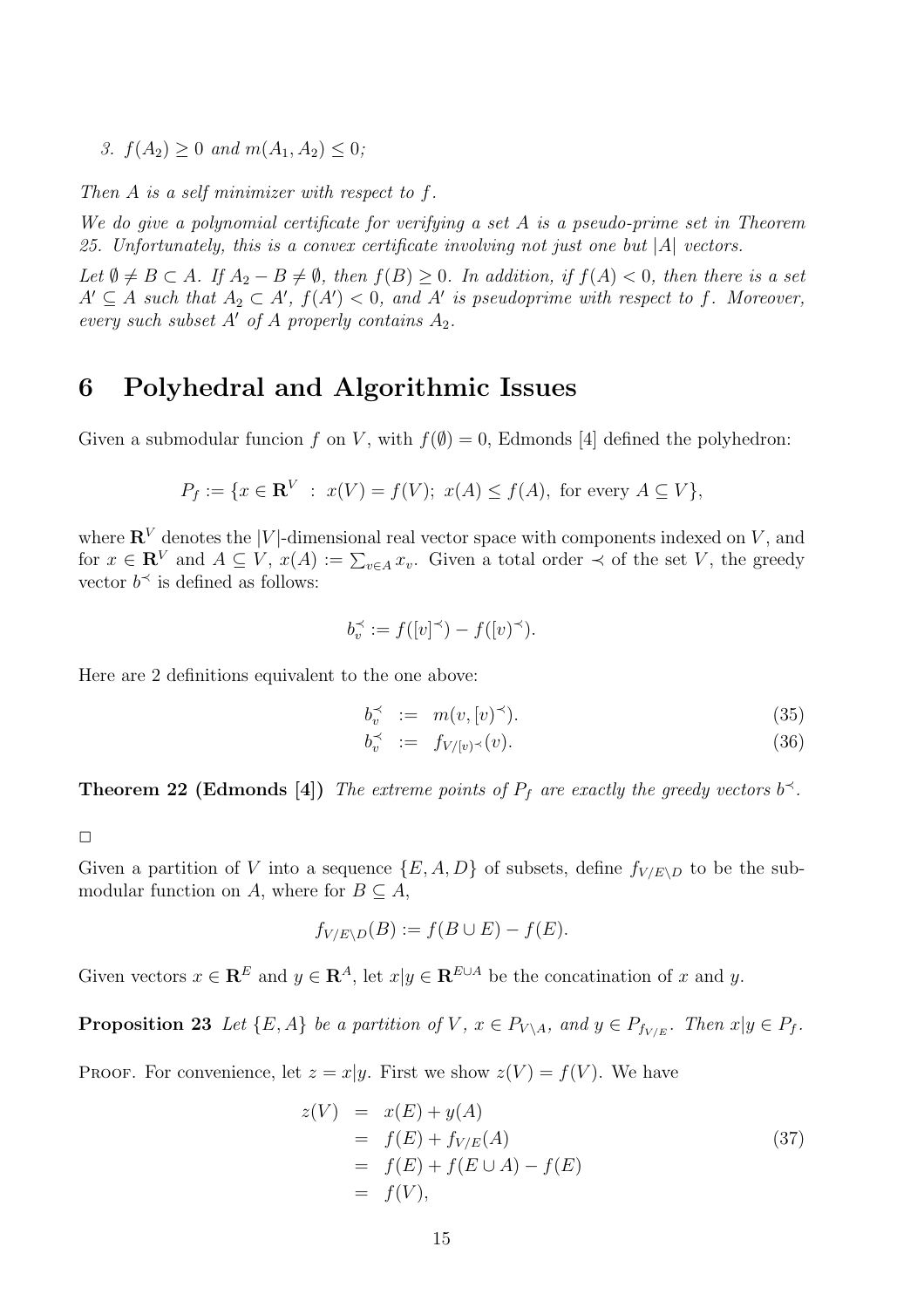as desired. Now let  $\emptyset \neq B \subset V$ .

$$
z(B) = x(B \cap E) + y(B \cap A)
$$
  
\n
$$
\leq f(B \cap E) + f_{V/E}(B \cap A)
$$
  
\n
$$
= f(B \cap E) + m(B \cap A, E)
$$
  
\n
$$
\leq f(B \cap E) + m(B \cap A, B \cap E)
$$
  
\n
$$
= f(B), \tag{39}
$$

where  $(38)$  follows from submodularity of f, and  $(39)$  follows from the definition of marginal value.  $\Box$ 

**Corollary 24** The greedy vector  $b^{\prec} \in P_f$ .

 $\Box$ 

The vector that is 1 in component v and zero elsewhere is denoted  $\chi_v$ . The dimension of  $\chi_v$ should always be clear from the context.

**Theorem 25** Assume a normalized submodular function f on V, and  $\emptyset \neq A \subseteq V$ . Then A is pseudoprime with respect to f if and only if the vector  $f(A)\chi_v \in P_{f_{V\setminus (V-A)}}$ , for every  $v \in A$ .

PROOF.  $(\implies)$  Assume  $\emptyset \neq A$  is pseudoprime with respect to f. Let  $v \in A$ , and let  $\emptyset \neq B \subseteq A$ . If  $v \in B$ , then

$$
f(A)\chi_v(B) = f(A) \le f(B),
$$

since A is a self minimizer, as desired. If  $B = A$ , then equality holds, as required. Assume  $v \notin B$ . Then

$$
f(A)\chi_v(B) = 0 \le f(B),
$$

since A is pseudoprime, as desired.  $\Box$ 

 $(\Leftarrow)$  Assume  $f(A)\chi_v \in P_f$ , for every  $v \in A$ . To show A is pseudoprime, let  $\emptyset \neq B \subset A$ . Let  $v \in A - B$ . Since  $f(A)\chi_v \in P_f$ , we have

$$
0 = f(A)\chi_v(B) \le f(B),
$$

as desired. We also have

$$
f(A) = f(A)\chi_v(A - B) \le f(A - B),
$$

which gives us

$$
m(B, A - B) = f(A) - f(A - B) \le 0,
$$

as desired.  $\Box$ 

**Theorem 26** Let  $\{S_1, S_2, \ldots, S_p, T_1, T_2, \ldots, T_q\}$  be a pseudoprime decomposition of V. Then there exists a collection  $W = \{(\lambda_i, \prec_i, b^i) : i = 1, \ldots, k\}$  of weighted extreme vectors, where for each  $i = 1, ..., k$ , b<sup>i</sup> is the greedy vector corresponding to  $\prec_i$  and  $\lambda_i > 0$ ;  $\sum_{i=1}^k \lambda_i = 1$ ; and vector  $x := \sum_{i=1}^k \lambda_i b^i$ , such that: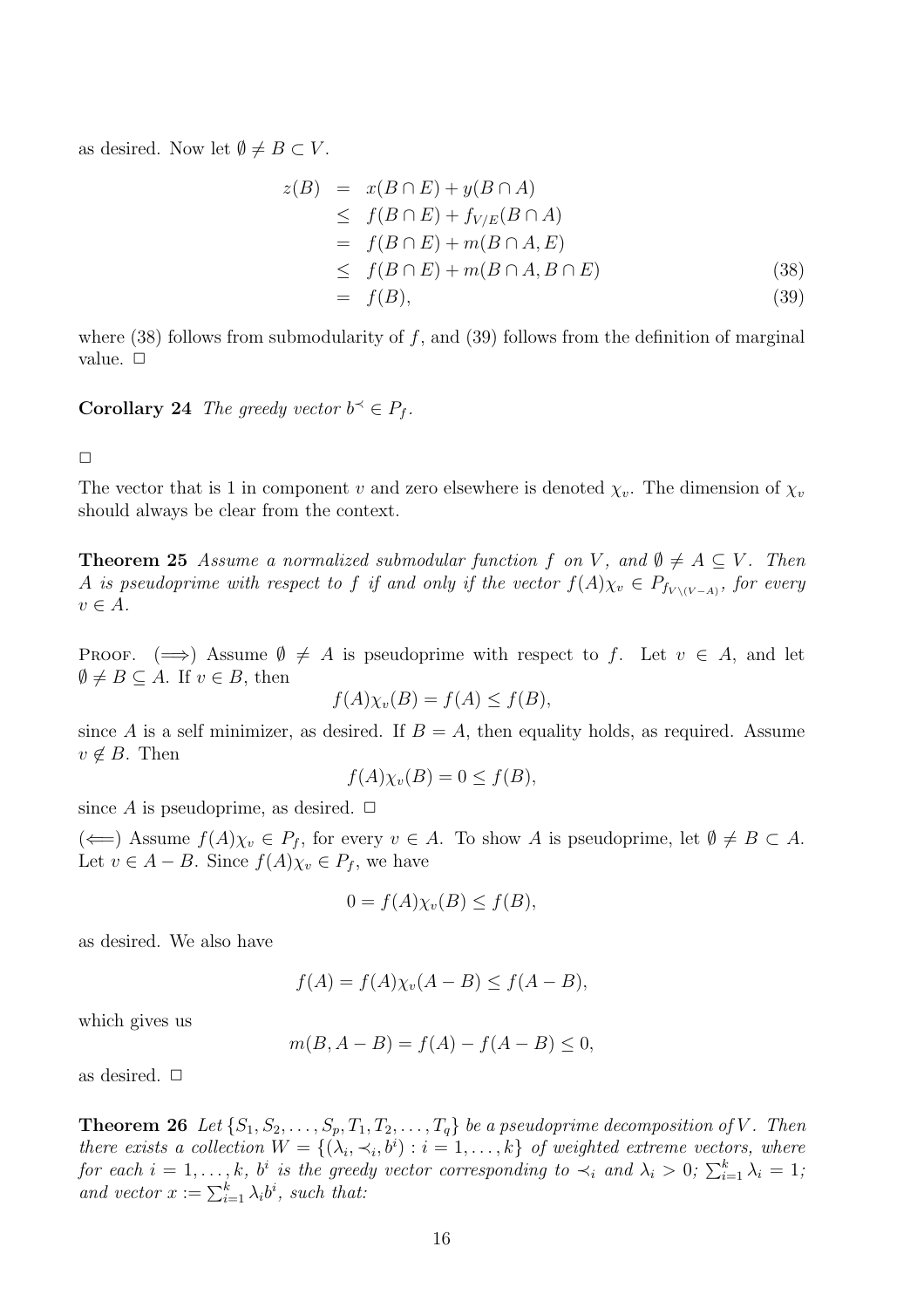1.  $x_v \leq 0$ , for each  $v \in S_1 \cup \cdots \cup S_n$ ; 2.  $x_v > 0$ , for each  $v \in T_1 \cup \cdots \cup T_n$ ); 3. for each  $j \in \{1, \ldots, p\}$ , the set  $(S_j]$  is a lower ideal of each order  $\prec_i \in W$ ; 4.  $|\{v \in S_j : x_v \neq 0\}| \leq 1$ , for each  $j \in \{1, ..., p\}$ ; 5. for each  $j \in \{1, \ldots, p\}$ , the set  $(T_j]$  is a lower ideal of each order  $\prec_i \in W$ ; 6.  $|\{v \in T_j : x_v \neq 0\}| \geq 1$ , for each  $j \in \{1, ..., q\}$ .

PROOF. This is straightforward from Theorem 25 and Proposition 23.  $\Box$ 

Next we show how to find a pseudoprime decomposition, together with the collection W of weighted extreme vectors guaranteed by Theorem 26. Our approach involves modifying Schrijver's algorithm for submodular function minimization, which we review next.

## 6.1 Schrijver's Algorithm

Here we review Schrijver's polynomial algorithm for minimizing a submodular function. Given a collection  $\{\prec_1, \prec_2, \ldots, \prec_k\}$  of total orders on V, the digraph  $G = (V, A)$  has an arc  $(u, v) \in A$  if  $u \prec_i v$ , for some  $i \in \{1, \ldots, k\}$ . Given total order  $\prec$  and elements  $s \prec t \in V$ , the interval  $(s, t]_{\prec} := \{u \in V : s \prec u \preceq t\}.$ 

**Input:** A submodular function  $f: 2^V \to \mathbb{R}$ , having  $f(\emptyset) = 0$ , given via an oracle.

Output: 1. A collection of weighted extreme points:

 $W = \{(\lambda_1, \prec_1, b^{\prec_1}), (\lambda_2, \prec_2, b^{\prec_2}), \ldots, (\lambda_k, \prec_k, b^{\prec_k})\}, \text{ where } \sum_{i=1}^k \lambda_i = 1,$ and for each  $i \in \{1, \ldots, k\}, \lambda_i \geq 0, \prec_i$  is a total order of V, and  $b^{\prec_i}$  is the vector obtained via the greedy algorithm and order  $\prec_i$ .

- 2. A set  $U^* \subseteq V$  that is a lower ideal of each order  $\prec_1, \prec_2, \ldots, \prec_k$ , and such that, where  $x := \sum_{i=1}^{k} \lambda_i b^{\prec_i}$ , the set  $U^*$  contains every element  $v \in V$  with  $x_v < 0$  and  $U^*$  contains no element  $v \in V$  with  $x_v > 0$ .
- Step 0: [Initialize]

Let  $\prec_1$  be an arbitrary order of V, let  $b^{\prec_1}$  be the corresponding extreme point, and let  $\lambda_1 = 1$ . Put  $W := \{(\lambda_1, \lambda_1, b^{\lambda_1})\}$ . Index the elements of  $V = \{1, 2, \ldots, n\}.$ 

- Step 1: [Construct Auxiliary Digraph with Distances] Create auxiliary directed graph  $G = (V, A)$ , where  $A := \{(u, v) : u \prec_i v, \text{ for some } i = 1, \ldots, n\}.$  Define  $x := \sum_{i=1}^k \lambda_i b^{\prec_i}.$ Define  $P := \{v \in V : x_v > 0\}$ , and  $N := \{v \in V : x_v < 0\}$ . For each  $v \in V$ , define  $d_v$  to be the number of arcs in a shortest dipath to  $v$  from some node in  $P$ .
- Step 2: [Check Optimality Condition]

If  $d_v = +\infty$ , for each  $v \in N$ , then let  $U^* := \{v \in V : \text{there is a dipath from } v \text{ to some node in } N\}.$ Return  $W$  and  $U^*$ .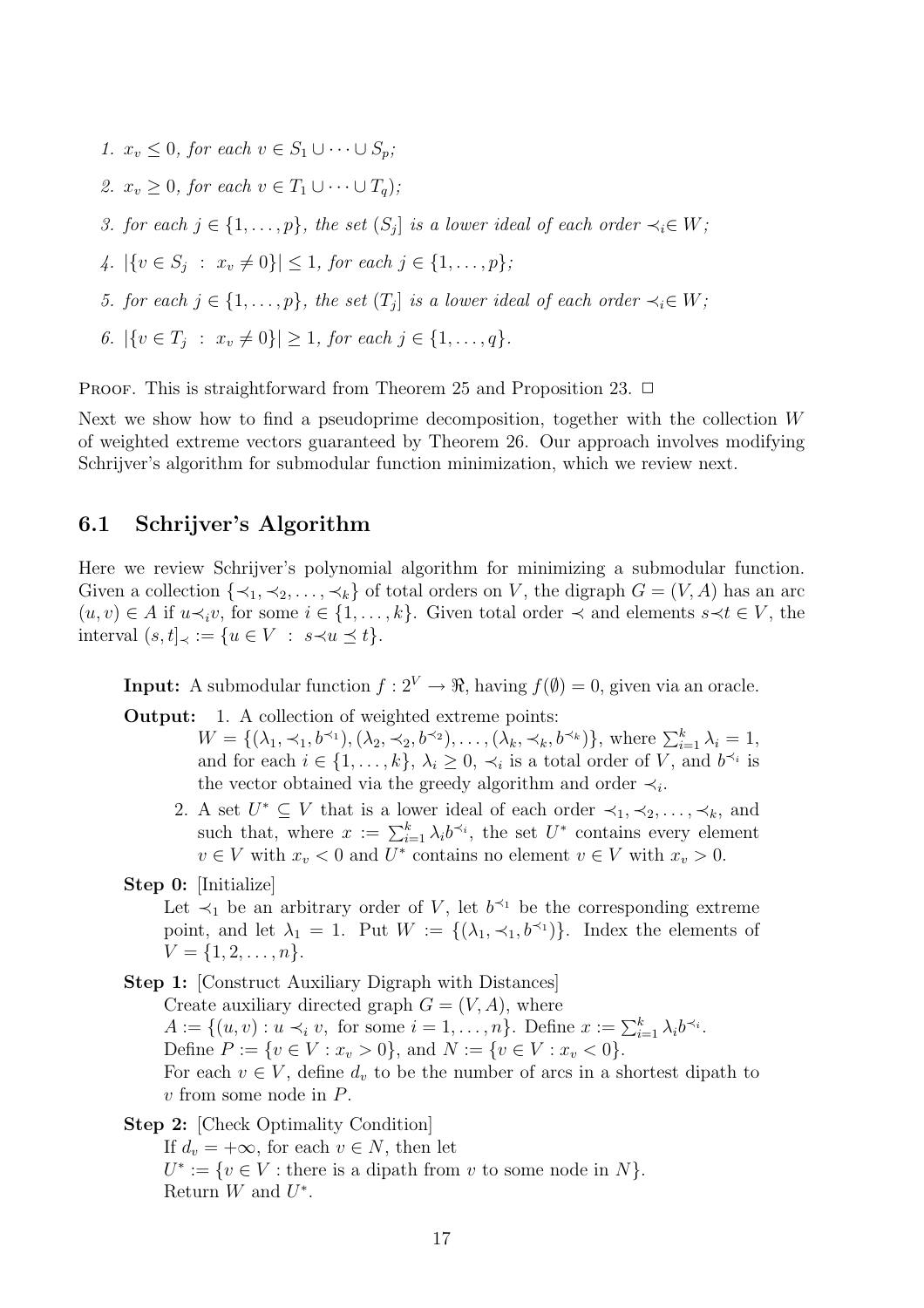#### Step 3: [Choose s, t, and  $\prec_1$ ]

Choose  $t \in N$  with  $d_t$  maximum among  $v \in V$  with finite  $d_v$ , breaking any ties by choosing t with maximum index. Choose  $s \in V$  such that  $(s, t) \in A$ ,  $d_s = d_t - 1$ , and s having maximum index. Choose order  $\prec_1$  (renumbering if necessary) with  $s \prec_1 t$  and with the largest  $|(s, t]_{\prec_i}|$ .

#### Step 4: [Improve]

Compute  $\delta \geq 0$  such that  $b^{\prec_1} + \delta(\chi^t - \chi^s)$  is a convex combination of the extreme points  $b^{\prec_1^{s,u}}$ , for  $u \in (s,t]_{\prec_1}$ .

Compute  $y = x + \lambda_1 \delta(\chi^t - \chi^s)$ .

Let x' be the point on the line segment  $\overline{xy}$  closest to y and having  $x'_{t} \leq 0$ . Describe x' as a convex combination of  $b^{\prec i}$ , for  $i = 1, \ldots, k$ , and  $b^{\prec i, \overline{i}, \overline{i}}$ , for  $u \in (s, t]_{\leq 1}$ , where either  $x'_t = 0$  or  $b^{\leq 1}$  is removed from the list. Update W.

#### Step 5: [Reduce W]

Apply Gaussian elimination to reduce the set  $W$  of weighted extreme points to one having size at most  $|V|$ . Return to Step 1.

### 6.2 Correctness and Complexity of Schrijver's Algorithm

Schrijver shows the number of iterations is bounded by  $|V|^6$  as follows. In the current iteration, let

$$
\alpha := |(s, t]_{\prec_1}|,
$$

and let

$$
\beta := \text{ number of } i \in \{1, \ldots, k\} \text{ with } |(s, t]_{\prec_i} = \alpha.
$$

Let x', d', A', P', N', t', s',  $\alpha'$ ,  $\beta'$  be the objects x, d, A, P, N, t, s,  $\alpha$ ,  $\beta$  in the next iteration.

For each iteration of the algorithm  $d'_v \geq d_v$ , for each  $v \in V$ . (This relies on the fact that  $P' \subseteq P$  and that the only arcs in  $A' \setminus A$  are of the type  $(u, v)$ , where  $s \preceq_1 v \prec_1 u \preceq_1 t$ . Moreover, if after some iteration,  $d'_v = d_v$ , for each  $v \in V$ , then the vector  $(d'_{t'}, t', s', \alpha', \beta')$  is lexicographically smaller than  $(d_t, t, s, \alpha, \beta)$ . While  $d_v$  remains constant, for each  $v \in V$ , there are at most |V| different possible values for s,  $\alpha$ , and  $\beta$ , and at most |V| different possible pairs  $(d_t, t)$ . Thus, there are at most  $|V|^4$  iterations between two consecutive iterations in which some  $d_v$  increases. Finally, there can be at most  $|V|^2$  iterations in which some  $d_v$ increases.

Given that the algorithm terminates, it must do so in Step 2. At that point, since  $U^*$  has no incoming arcs in G, it follows that  $U^*$  is a lower ideal in each  $\prec_i, i \in \{1, \ldots, k\}$ . Moreover,  $U^*$  contains every member of N and no member of P. It now follows that for every  $S \subseteq V$ ,

$$
f(U^*) = x(U^*) \tag{40}
$$

$$
\leq x(S) \tag{41}
$$

$$
\leq f(S),\tag{42}
$$

where (40) follows from the fact that  $U^*$  is a lower ideal of  $\prec_i$ , for each  $i \in \{1, \ldots, k\}$ ; (41) follows since  $U^*$  contains every negative component and no positive component of x; and (42)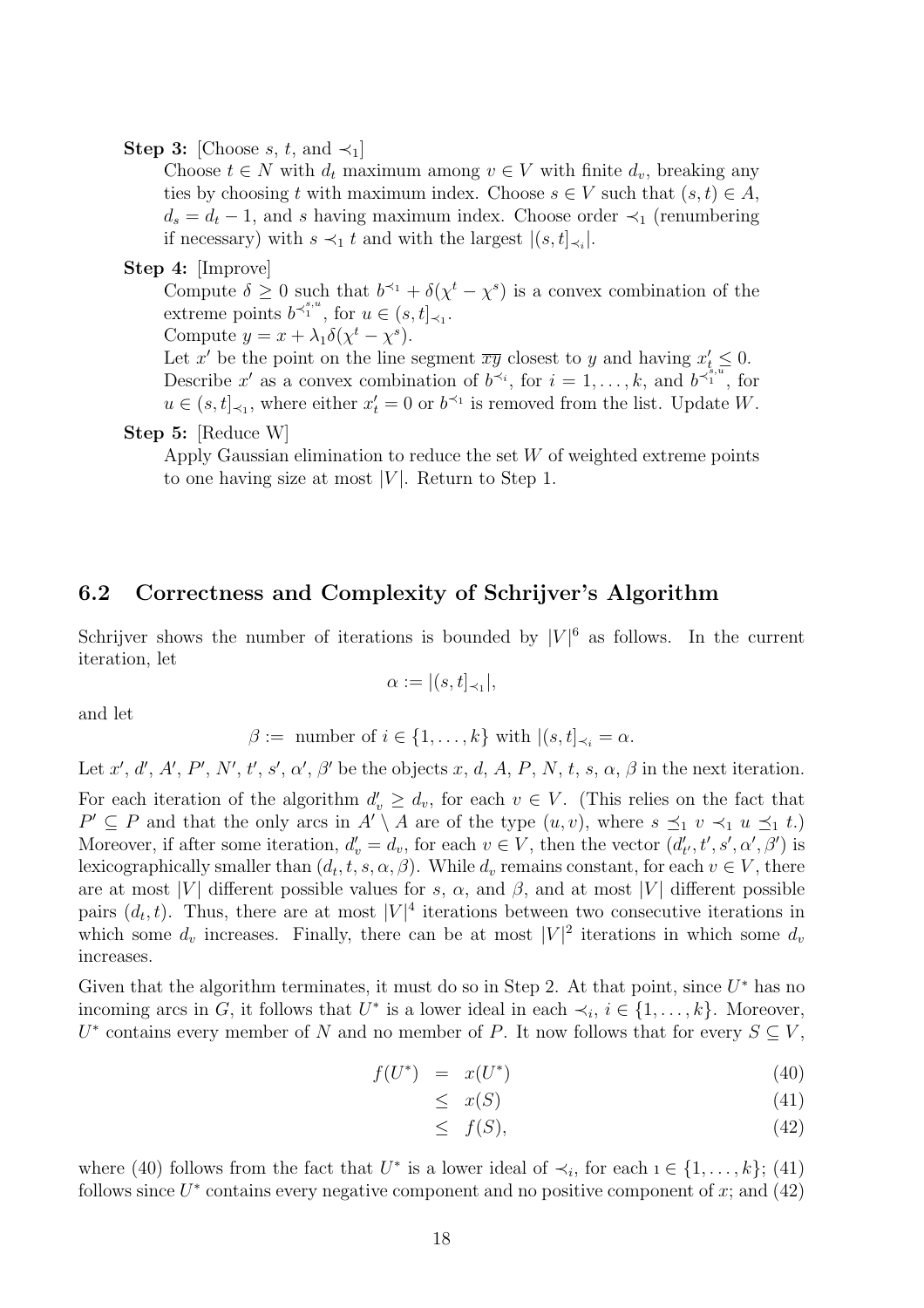follows because  $x \in P_f$ . This proves optimality of  $U^*$  and completes the proof of correctness.  $\Box$ 

### 6.3 Strong Components of G

In this section, we show that Schrijver's algorithm can be modified to construct a pseudoprime decomposition of V, together with the collection W and vector x guaranteed by Theorem 26. Our analysis shows the complexity of this modified algorithm is  $O(|U^*|^8)$ .

First we have some definitions about digraphs.

Given a digraph  $G = (V, A)$ , and  $U \subseteq V$ , let  $G[U] := (U, A')$  be the subgraph of G induced by U, where arc  $(u, v) \in A'$  if and only if  $u \in U$ ,  $v \in U$ , and  $(u, v) \in A$ .

Digraph G is strongly connected if for every pair of nodes  $u, v \in V$ , G has a dipath from u to v.

For every digraph G there is a unique partition of V into a sequence  $\{V_1, V_2, \ldots, V_r\}$ , where for each  $i \in \{1, \ldots, r\},\$ 

- $G_i := G[V_i]$  is strongly connected; and
- any arc  $(u, v)$  with  $u \in V_i$  has  $v \in V_j$ , for some  $j \geq i$ .

The digraphs  $G_i$  are called the *strong components* of  $G$ .

During execution, Schrijver's algorithm constructs and maintains an auxiliary digraph. Let  $G = (V, A)$  be this digraph at the time the algorithm terminates. Let us also have the final subsets  $U^*, P$ , and N of V, the final vector x, together with the collection of weighted extreme points:

$$
W = \{ (\lambda_1, \prec_1, b^{\prec_1}), (\lambda_2, \prec_2, b^{\prec_2}), \dots, (\lambda_k, \prec_k, b^{\prec_k}) \}
$$

where  $\sum_{i=1}^{k} \lambda_i = 1$ , and for each  $i \in \{1, ..., k\}$ ,  $\lambda_i \geq 0$ ,  $\prec_i$  is a total order of V, and  $b^{\prec_i}$  is the vector obtained via the greedy algorithm and order  $\prec_i$ .

We add a post-processing phase to Schrijver's algorithm, the purpose of which is to reach the stage where each strong component of  $G[U^*]$  has at most one node v for which  $x_v \neq 0$ .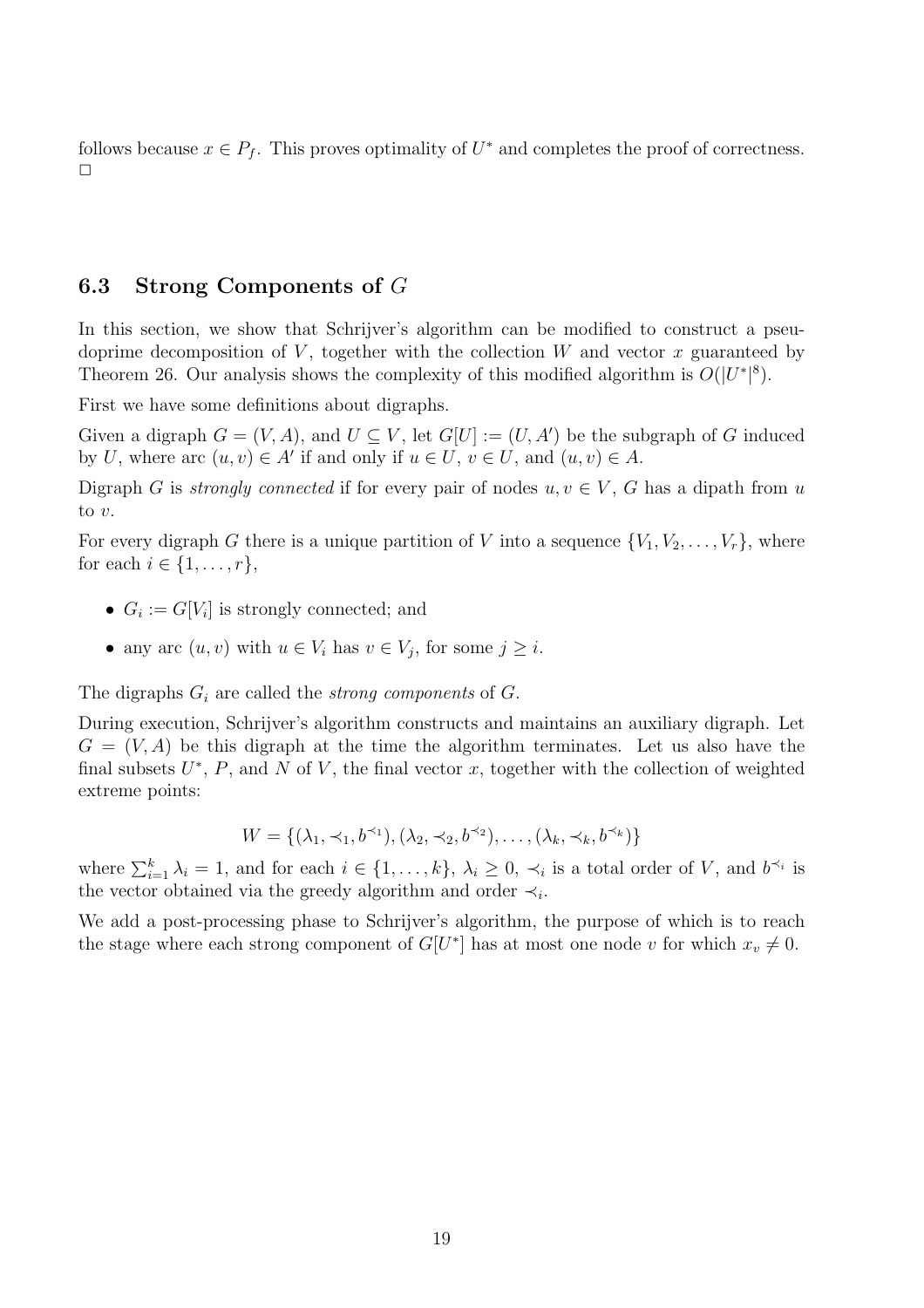#### Strong Components Algorithm

- **Input:** A submodular function  $f: 2^V \to \mathbb{R}$ , having  $f(\emptyset) = 0$ , given via an oracle; the output from Schrijver's Algorithm applied to f.
- Output: 1. A collection of weighted extreme points:

 $W = \{(\lambda_1, \prec_1, b^{\prec_1}), (\lambda_2, \prec_2, b^{\prec_2}), \ldots, (\lambda_k, \prec_k, b^{\prec_k})\}, \text{ where } \sum_{i=1}^k \lambda_i = 1,$ and for each  $i \in \{1, \ldots, k\}, \lambda_i \geq 0, \prec_i$  is a total order of V, and  $b^{\prec_i}$  is the vector obtained via the greedy algorithm and order  $\prec_i$ .

- 2. Sets  $S_1, S_2, \ldots, S_p$ , such that:
	- (a) each set  $S_i$  is a strong component of  $G$ ;
	- (b) each set  $S_1 \cup \ldots \cup S_i$  is a lower ideal of each  $\prec_j$ ;
	- (c) for each set  $S_i$ , the vector x has at most one nonzero component and that component is  $x_v \leq 0$ .
- Step 0: [Initialize]

Delete  $V - U^*$  from G and from each member of W.

Let  $S_1, S_2, \ldots, S_p$  be a sequenced partition of  $U^*$  into the node sets of the strong components of  $G$ , ordered so that each set  $(S_i]$  is a lower ideal of each order in W. Index the members of  $U^*$  consistent with the sequence  $S_1, S_2, \ldots, S_p$ .

For each  $i \in \{1 \dots p\}$ , choose one root node  $u_i \in S_i$ .

For each  $i \in \{1 \dots p\}$  let  $G_i = (S_i, A_i)$  be G restricted to node set  $S_i$ .

Step 1: [Compute Distances]

For each  $i \in \{1 \dots p\}$ , define  $d_u$  to be the number of arcs in a shortest dipath to u from node  $u_i$ . If some node  $u \in S_i$  is not reachable from  $u_i$ , then subdivide  $S_i$  into its sequenced partition of strong components, and choose a root for each component that does not contain the current  $u_i$ . Renumber the sets  $S_i$  to reflect this subdivision.

Step 2: [Check Doneness]

If  $x_u = 0$ , for each  $u \in S_i - u_i$ , and each  $i \in \{1 \dots p\}$ , and if every element  $v \in V$  has at some point been a designated  $u_i$ , then stop and return  $S_1, S_2, \ldots, S_p$ . If  $x_u = 0$ , for each  $u \in S_i - u_i$ , and each  $i \in \{1 \ldots p\}$ , but some  $v \in V$  has not been a designated  $u_i$  for the strong component to which it currently belongs, then choose such a  $v \in S_i$ , say, and designate v as  $u_i$ .

**Step 3:** [Choose s, t, in  $S_i$  and  $\prec_1$ ]

Choose a component  $G_i = (S_i, A_i)$  with some nonzero component other than  $x_{u_i}$ . Choose  $t \in S_i - u_i$  with  $x_t < 0$  and  $d_t$  maximum among  $v \in S_i - u_i$ with  $x_t < 0$ , breaking any ties by choosing t with maximum index. Choose  $s \in S_i$  such that  $(s,t) \in A_i$ ,  $d_s = d_t - 1$ , and s having maximum index. Choose order  $\prec_1$  (renumbering if necessary) with  $s \prec_1 t$  and with the largest  $|(s,t]_{\prec_i}|.$ 

**Step 4:** [Improve with s and t in  $S_i$ ]

Compute  $\delta \geq 0$  such that  $b^{\prec_1} + \delta(\chi^t - \chi^s)$  is a convex combination of the extreme points  $b^{\prec_1^{s,u}}$ , for  $u \in (s,t]_{\prec_1}$ . Compute  $y = x + \lambda_1 \delta(\chi^t - \chi^s)$ .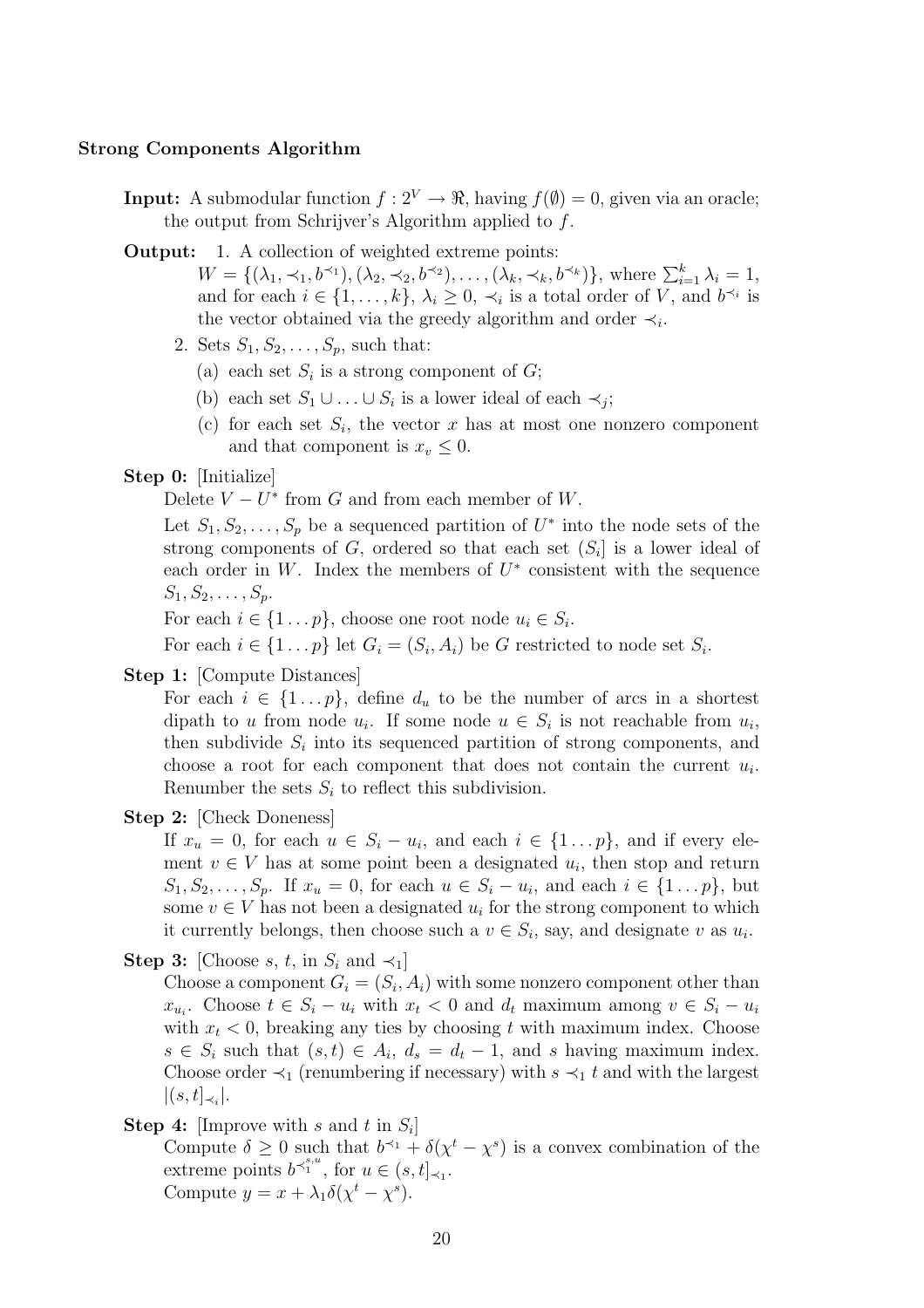Let x' be the point on the line segment  $\overline{xy}$  closest to y and having  $x'_{t} \leq 0$ . Describe x' as a convex combination of  $b^{\prec i}$ , for  $i = 1, \ldots, k$ , and  $b^{\prec i, \overline{i}, \overline{i}}$ , for  $u \in (s, t]_{\leq 1}$ , where either  $x'_t = 0$  or  $b^{\leq 1}$  is removed from the list. Update W.

Step 5: [Reduce W]

Apply Gaussian elimination to reduce the set  $W$  of weighted extreme points to one having size at most  $|U^*|$ . Return to Step 1.

### 6.4 Correctness and Complexity of Strong Components Algorithm

We show the number of iterations dealing with  $G_i$  is bounded by  $|U^*|^7$  as follows. In the current iteration, let

$$
\alpha := |(s, t]_{\prec_1}|,
$$

and let

$$
\beta := \text{ number of } i \in \{1, \ldots, k\} \text{ with } |(s, t]_{\prec_i} = \alpha.
$$

Let x', d', A', P', N', t', s',  $\alpha'$ ,  $\beta'$  be the objects x, d, A, P, N, t, s,  $\alpha$ ,  $\beta$  in the next iteration.

A subdivision may occur at most  $|U^*|$  times. Between 2 iterations involving a subdivision, an iteration involving a reassignment of some  $u_i$  may occur at most  $|U^*|$  times. Now let us develop an upper bound on the number of iterations between 2 consecutive iterations starting with a subdivision or a reassignment.

For each iteration that does not start with a subdivision or reassignment,  $|U^*| \ge d_v' \ge d_v$ , for each  $v \in U^*$ . Thus, there can be at most  $|U^*|^2$  iterations in which some  $d_v$  increases, between 2 consecutive iterations having subdivisions or reassignment.

Now let us develop an upper bound on the number of consecutive iterations in which d remains constant.

First we argue that  $(d'_{t'}, t', s', \alpha', \beta')$  is lexicographically smaller than  $(d_t, t, s, \alpha, \beta)$ . Assume  $d'_v = d_v$  for every  $v \in U^*$ . If  $d'_{t'} < d_t$ , then we are done. If not, then by choice of t,  $d'_{t'} = d_t$ . If  $t \neq t'$ , then  $t < t'$ , by choice of t. Assume  $t = t'$ . Then  $x'_{t} < 0$ , which means  $b^{\prec 1}$  was removed from W. If  $s' \neq s$ , then  $s' < s$ , and we are done. Otherwise, we have  $s' = s$  and  $t' = t$ . Any orders introduced in the iteration have  $|(s, t)| < \alpha$ . Therefore, since  $\prec_1$  was chosen with greatest  $|(s,t]|$ , it must be that  $\alpha' \leq \alpha$ . If  $\alpha' = \alpha$ , then since  $\prec_1$  has been removed, we can conclude that  $\beta' < \beta$ . This completes the lexicographic argument.

There are at most  $|U^*|$  different possible values for  $\beta$ ,  $\alpha$ , and s. While d remains constant, there are at most  $|U^*|$  different pairs  $(d_t, t)$ . Thus, there are at most  $|S_i|^4$  iterations between two consecutive iterations in which some  $d_v$  increases.

Together with the fact that there can be at most  $|U^*|^2$  iterations in which some  $d_v$  increases, between 2 consecutive iterations with subdivision or reassignment, and the fact that there are an most  $|U^*|^2$  iterations with subdivision or reassignment, gives the bound of at most  $2|U^*|^8$  iterations.

Given that the algorithm terminates, it must do so in Step 2. At that point, the sequence  $S_1, \ldots, S_p$  has the required properties.  $\Box$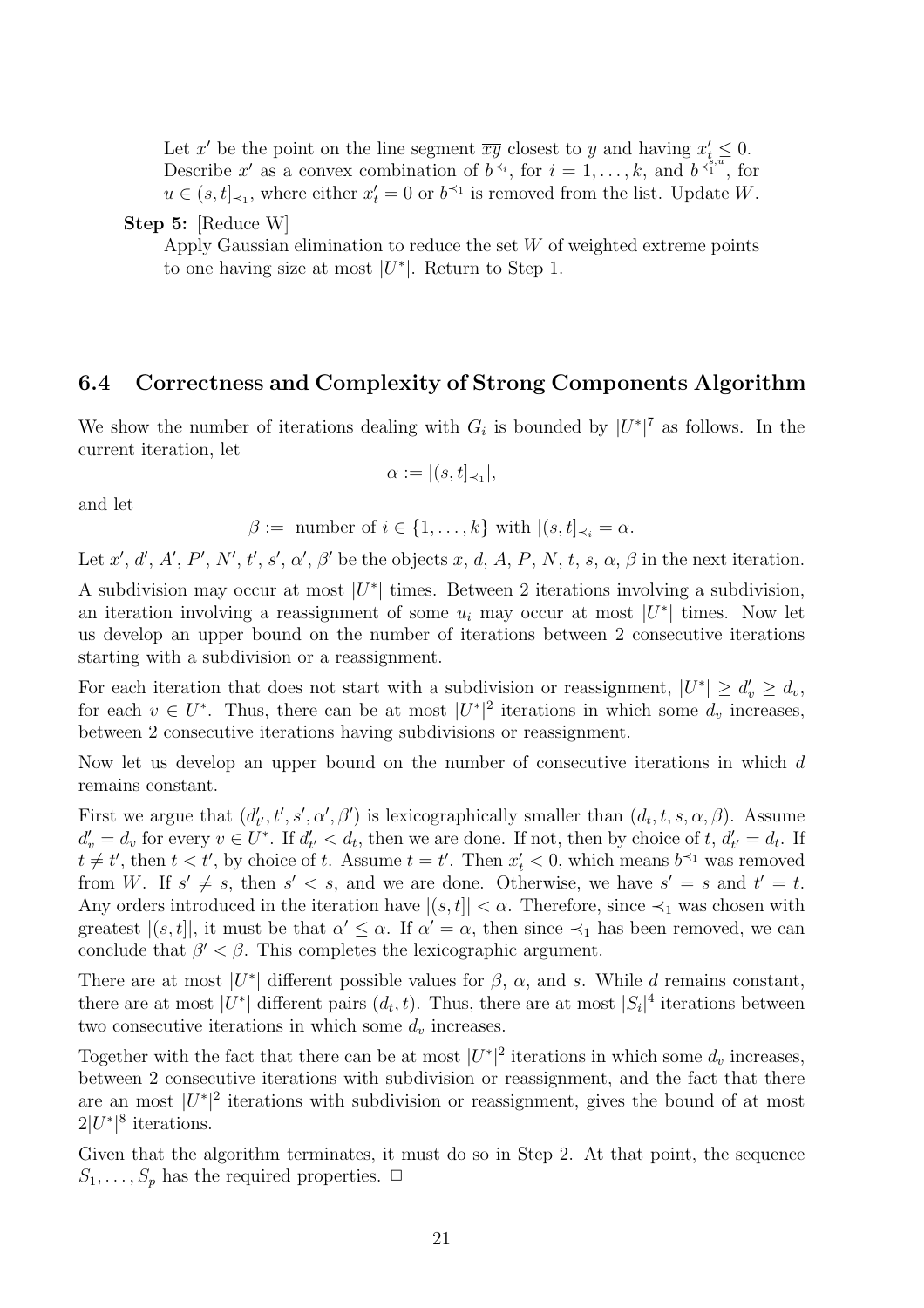The strong components algorithm works only with the minimizer  $U^*$ , and returns the decomposition  $\{S_1, \ldots, S_k\}$  of  $U^*$ . It may be applied to  $V - U^*$  and  $\bar{f}$  to obtain  $\{T_1, \ldots, T_l\}$ .

#### 6.5 Extreme point solution

Consider the following primal-dual pair of linear programming problems:

**P:** Maximize  $x(V)$ Subject to:  $x(A) \leq f(A)$ , for each  $A \subseteq V$  $x_v \leq 0$ , for each  $v \in V$ D: Minimize  $\sum$ A⊆V  $f(A)$  y<sub>A</sub> Subject to:  $\sum$  $A \subseteq V : v \in A$  $y_A \leq 1$ , for each  $v \in V$  $y_A \geq 0$ , for each  $A \subseteq V$ 

Let  $x$  and  $U^*$  be the vector and minimizing set obtained by executing Schrijver's algorithm. Let  $\bar{x}$  be the vector obtained from x by replacing each component  $x_v$  with  $min(x_v, 0)$ . Let  $\bar{y} \in \mathbb{R}^{2^V}$  be the vector that is 1 on  $U^*$  and 0 elsewhere.

It is known and not difficult to show (by showing that they are feasible and complementary) that  $\bar{x}$  and  $\bar{y}$  are optimal solutions to **P** and **D**, respectively. Indeed, this is the proof of optimality of  $U^*$ .

We know for linear programming theory that every linear programming problem that has an optimal solution has an extreme-point optimal solution. One might ask for an extreme-point optimal solution to P. We have the following.

**Theorem 27** Let x be the vector obtained by executing Schrijver's algorithm followed by the Strong Components algorithm. Let  $\bar{x}$  be the vector obtained from x by replacing each component  $x_v$  with  $min(x_v, 0)$ . Then  $\bar{x}$  is an extreme-point optimal solution to **P**.

Proof. We already know that  $\bar{x}$  is an optimal solution to P. To show that  $\bar{x}$  is an extreme point, it suffices to provide an ordering  $\prec$  of V so that for each  $v \in V$ , we have either that  $x_v = 0$  or  $\bar{x}([v]^{\prec}) = f([v]^{\prec})$ . Let  $\{S_1, S_2, \ldots, S_k\}$  be the pseudo-prime decomposition obtained after execution of Schrijver's algorithm and the Strong Components algorithm, and let  $u_i$  be the last designated root for  $S_i$ , for each  $i \in \{1, 2, \ldots, k\}$ . Take ordering  $\prec$  to start with the elements  $S_1 \cup \cdots \cup S_k$ , be compatible with the sequence  $\{S_1, S_2, \ldots, S_k\}$ , and have  $u_i$  last within  $S_i$ , for each  $i \in \{1, 2, \ldots, k\}$ . The elements of  $V - (S_1 \cup \cdots \cup S_k)$  come later, in any order. It is easy to check, using the fact that  $\bar{x}_{u_i} = f_{V/(S_i)}(S_i)$ , for each  $i \in \{1, 2, ..., k\}$ , that this ordering  $\prec$  satisfies the required conditions.  $\Box$ 

# 7 Conclusions

We conclude with some questions.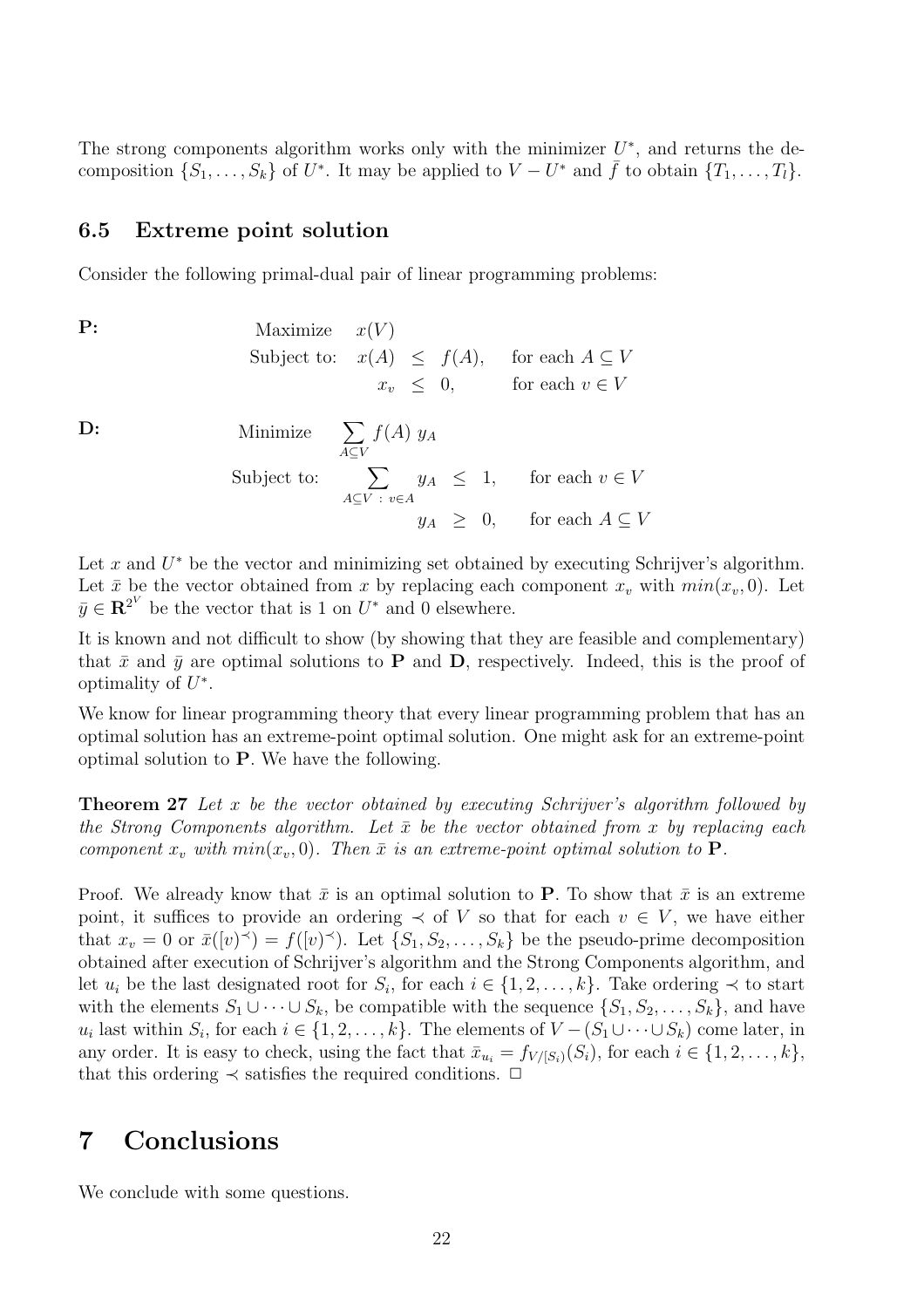Is there a way to strengthen Theorem 21 or Theorem 17 to conclude that  $A$  is prime pseudoprime?

Investigate further the structure of strong components of final digraph G of the Strong Components algorithm. These correspond to the sets in a pseudo-prime decomposition. Let's take the first one,  $G_1 = (S_1, A_1)$ . For each choice of  $u_1 \in S_1$  the algorithm gives a  $G_1$ . There are possibly many different graphs  $G_1$  the algorithm could give for each  $u_1$ , and also possibly many different still for different choices of  $u_1$ . Can we say anything about these digraphs? For example, is there one digraph that "works" for all choices of  $u_1$ ?

Can the complexity bound obtained here for the Strong Components algorithm be improved?

## References

- [1] R. E. Bixby, W. H. Cunningham, and D. M. Topkis. The Partial Order of a Polymatroid Extreme Point. Math. of OR 10 (1985) 367-378.
- [2] W. H. Cunningham. Testing Membership in Matroid Polyhedra. JCT Series B 36 (1984) 161-188.
- [3] W. H. Cunningham . On Submodular Function Minimization. Combinatorica 3 (1985) 185-192.
- [4] J. Edmonds. Submodular Functions, Matroids, and Certain Polyhedra. Combinatorial Structures and their Applications, R. Guy, H. Hanani, N. Sauer, and J. Schonheim, eds., Gordon and Breach, (1970) 6987.
- [5] L. K. Fleischer. Recent Progress in Submodular Function Minimization. Optima, September 2000 (2000) 1-11.
- [6] L. K. Fleischer and S. Iwata. A Push-Relabel Framework for Submodular Function Minimization and Applications to Parametric Optimization. To appear in Discrete Applied Mathematics  $(2001)$ .
- [7] L. K. Fleischer and S. Iwata. Improved Algorithms for Submodular Function Minimization and Submodular Flow. Proceedings of the 32th Annual ACM Symposium on Theory of Computing (2000) 107-116.
- [8] S. Fujishige. Submodular Functions and Optimization. North-Holland (1991).
- [9] S. Fujishige and S. Iwata. A Descent Method for Submodular Function Minimization. Math. Prog. 92 (2002) 387-390
- [10] M. Grötschel, L. Lovász, and A. Schrijver. The ellipsoid method and its consequences in combinatorial optimization. Combinatorica 1 (1981) 169–197. [corrigendum: Combinatorica 4 (1984) 291–295].
- [11] S. Iwata. A Capacity Scaling Algorithm for Convex Cost Submodular Flows. Math. Programming 76 (1997) 299-308.